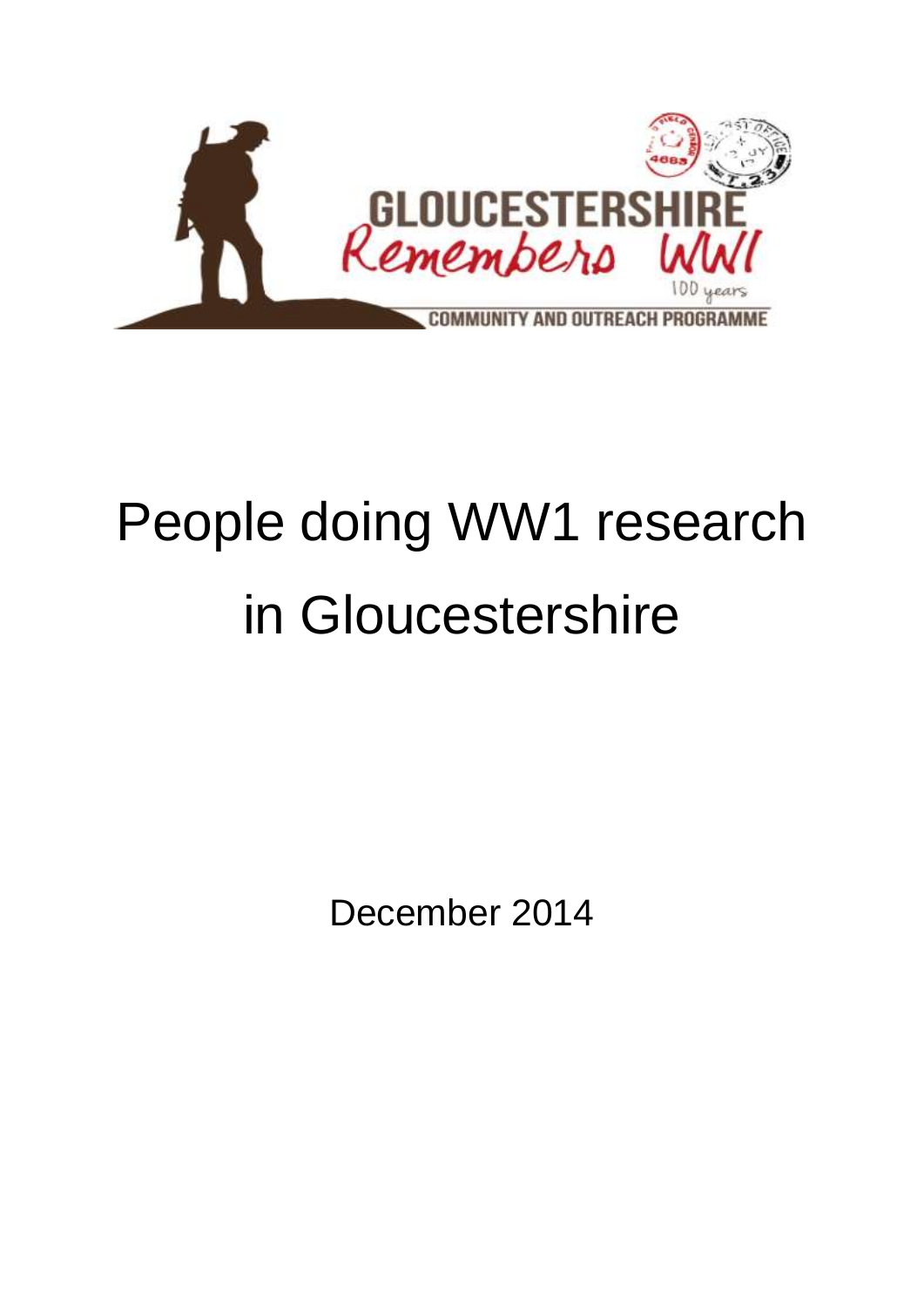The 'Gloucestershire Remembers WW1' project is an HLF-funded programme to help individuals, groups, schools and communities across Gloucestershire to commemorate the centenary of the First World War, at home and abroad.

This Register is designed to help connect people doing similar WW1 research, or working in specific areas of the County. We also hope it will inspire those who have yet to begin their own research to take the first steps!

To access free resources to help you with your WW1 research, and give you ideas about ways to share what you find with others, please visit the 'Gloucestershire Remembers WW1' website:

<http://glosremembers.co.uk/how-we-can-help>.

The website will also suggest ways of promoting any WW1 research, events or activities that you have planned.

We wish you every success with your research, and we hope that you'll share some of the stories you find with us (you'll find links to our social media profiles on page 27).

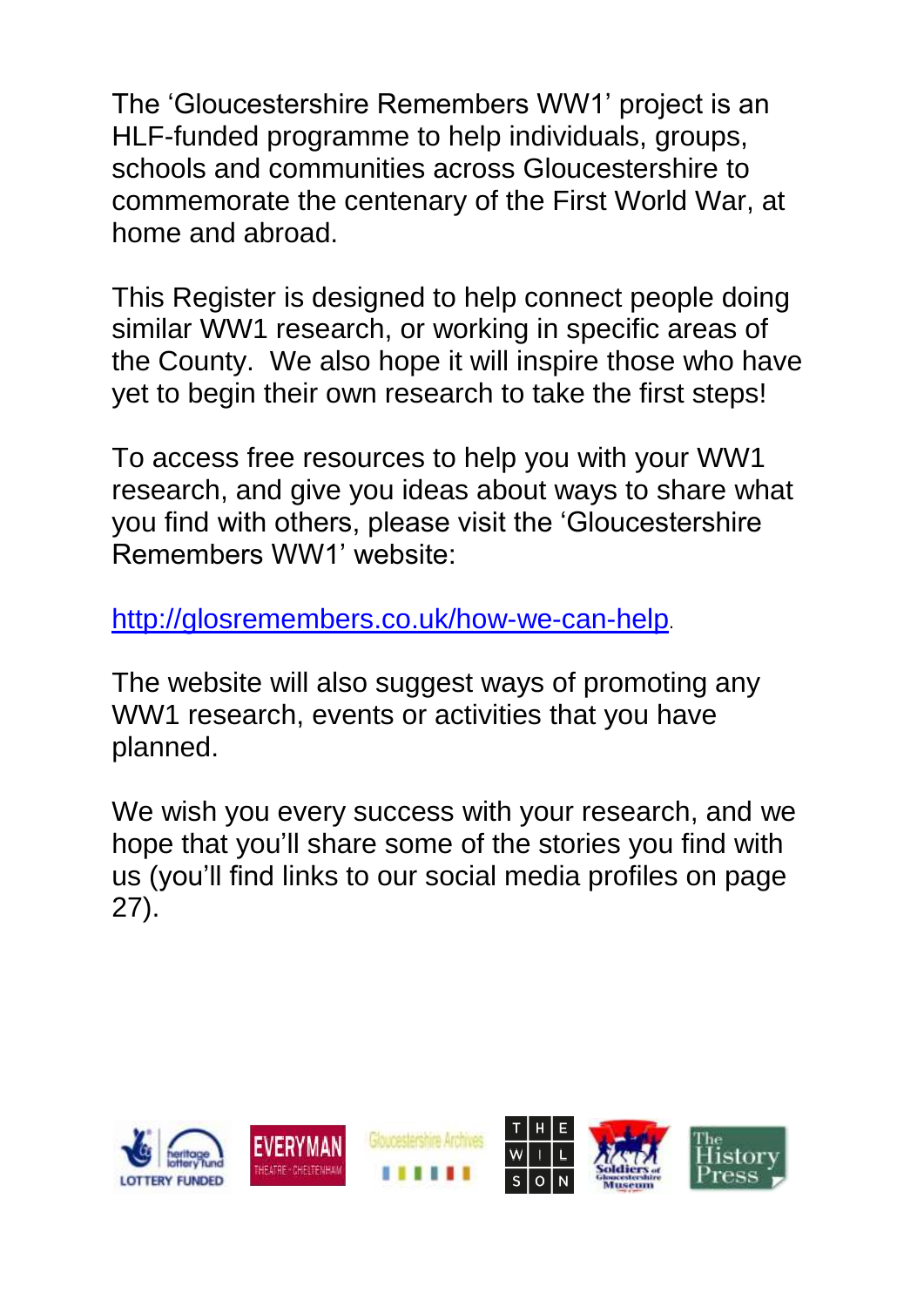# Contents:

| County-wide individuals, groups and organisations24 |  |
|-----------------------------------------------------|--|
|                                                     |  |
|                                                     |  |
|                                                     |  |

Register entries are drawn from submissions by local history groups across the County, and we have done our best to represent those descriptions accurately. If you find anything you believe is incorrect, please contact the society or group directly.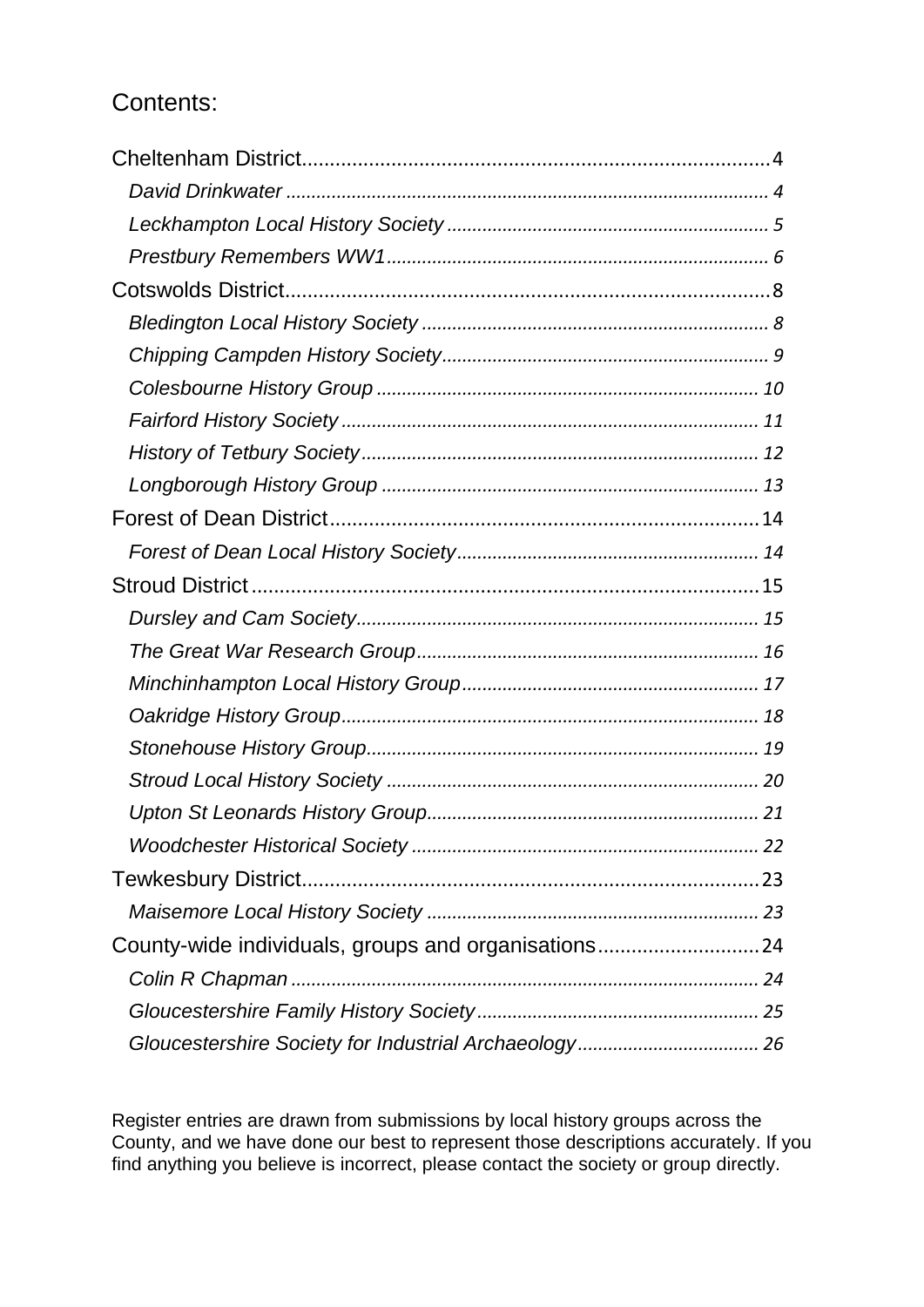# <span id="page-3-0"></span>**Cheltenham District**

## <span id="page-3-1"></span>*David Drinkwater*

*Geographical interest:*

Cheltenham

*Researching:*

David has mapped the WW1 soldiers mentioned in 'Leaving All That Was Dear' onto OS maps of Cheltenham. His completed database includes addresses, pictures and histories, where available, and includes information that has been uncovered since the book was published.

He is currently transcribing some of the WW1 Appeal Tribunal information, held at Gloucestershire Archives

*Find out more:*

David will be sharing some of the Cheltenham images and stories on Historypin. You can visit his profile by going to: [www.historypin.org/channels/view/59576#!photos/list/.](http://www.historypin.org/channels/view/59576#!photos/list/)

Copies of David's maps and information have also been deposited at Gloucestershire Archives. Once they are available, you'll find them in the [online catalogue.](http://ww3.gloucestershire.gov.uk/DServe/DServe.exe?dsqApp=Archive&dsqDb=Catalog&dsqCmd=Index.tcl)

Gloucestershire's Tribunal information is available to view at Gloucestershire Archives (search the [online catalogue](http://ww3.gloucestershire.gov.uk/DServe/DServe.exe?dsqApp=Archive&dsqDb=Catalog&dsqCmd=Index.tcl) and find out how to view original documents at [http://www.gloucestershire.gov.uk/archives\)](http://www.gloucestershire.gov.uk/archives).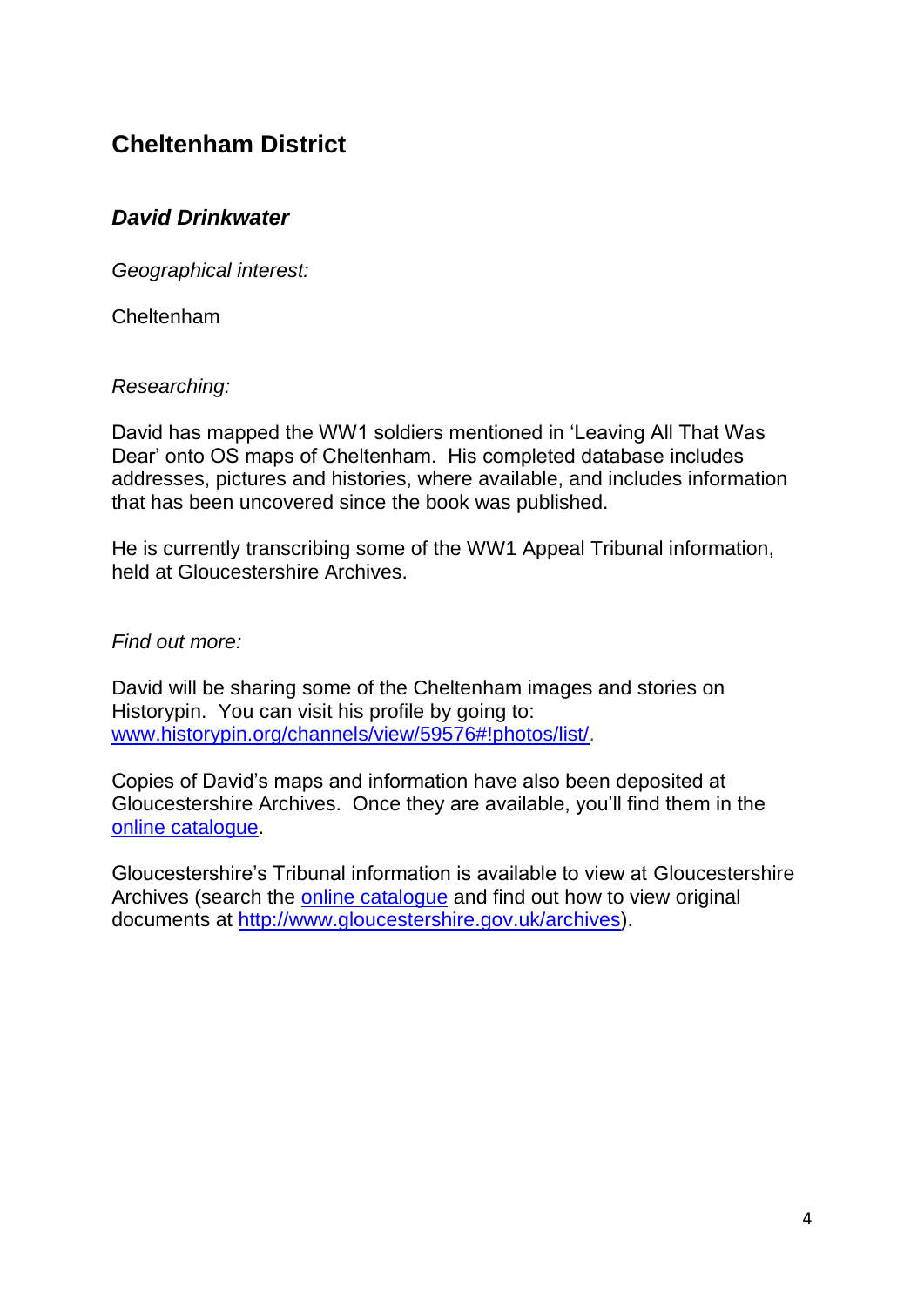# <span id="page-4-0"></span>*Leckhampton Local History Society*

*Geographical interest:*

St Peter's Church, Leckhampton

#### *Researching:*

Compiled a Book of Remembrance giving a pen portrait of each of the men of Leckhampton who lost their lives during WW1. This is based on Joe Devereux and Graham Sacker's book 'Leaving All that was Dear' – with their approval – but adds some extra information where available. Includes photos of the men's grave or memorial. The home address of each of them has been plotted on a large map.

The serviceman will be remembered at morning and evening prayer on the anniversary date and also on the nearest Sunday.

The book is displayed in the Lady Chapel and the pen portraits will be included on the church's website.

*Find out more:*

St Peter's church website: [www.stpeters-leckhampton.org.uk](http://www.stpeters-leckhampton.org.uk/) Parish office email: [parishofficeleckhampton@btinternet.com](mailto:parishofficeleckhampton@btinternet.com)

Leckhampton LHS: [http://leckhamptonlhs.weebly.com](http://leckhamptonlhs.weebly.com/)

Photos and names have also been uploaded to [www.warmemorialsonline.org.uk.](http://www.warmemorialsonline.org.uk/)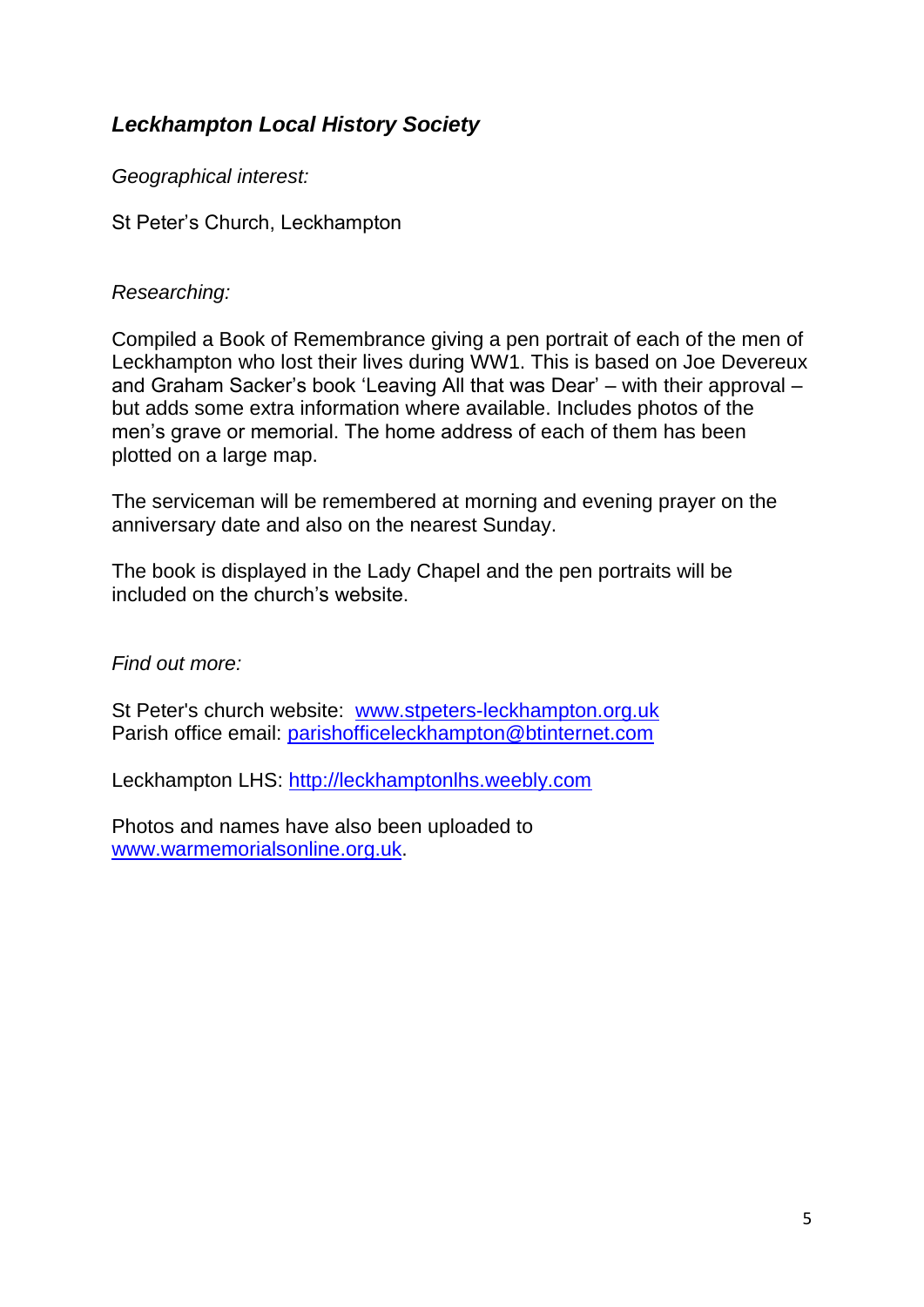## <span id="page-5-0"></span>*Prestbury Remembers WW1*

(An individual working with local community organisations like Prestbury Library, Prestbury Local History Society, and local Churches.)

*Geographical interest:*

Prestbury Parish

*Researching:*

Prestbury during WWI (all aspects).

Interactive map: houses of the men who died during WWI (currently only in the village but will be extending it to cover the whole Parish).

Prestbury Remembers WWI Weekend: Took place in October 2014 events for all ages including (at the Library) trench experience workshop, games and crafts for children and history help desk for adults (at the WI Hall); Prestbury Local History Society talk;

Centenary Memorial Trail: Free booklet (250 copies) produced for the 'Prestbury Remembers WWI' event to tell the real life stories of Prestbury's WWI servicemen who lost their lives during WWI. Walking route passes the houses the men once lived in. (Posters and photographs were kindly displayed in the windows of houses on the route). Booklet also includes map of houses on the route & general info about Prestbury during WWI such as Racecourse Hospital etc. PDF copies available online.

Wider Study of Servicemen: Beginning a four year project to 'fully' research all of the men who fought from Prestbury, those who were wounded, killed or returned safely. Looking at life before the war from the 1911 census and following their war through military records, Electoral Registers, family photos and memories etc. (We're appealing to local residents for photographs and stories to add to the project).

Also looking at women, children and tribunals and POWs to get a full picture and indexing the newspaper articles and photographs for the WWI period relating to Prestbury.

More generally: Racecourse Hospital, Scouts, Children, Home Front, Food & Rationing, Role of Women, Farming, Military Tribunals/Appeals, POWs, Remembrance over the years, the war memorial etc.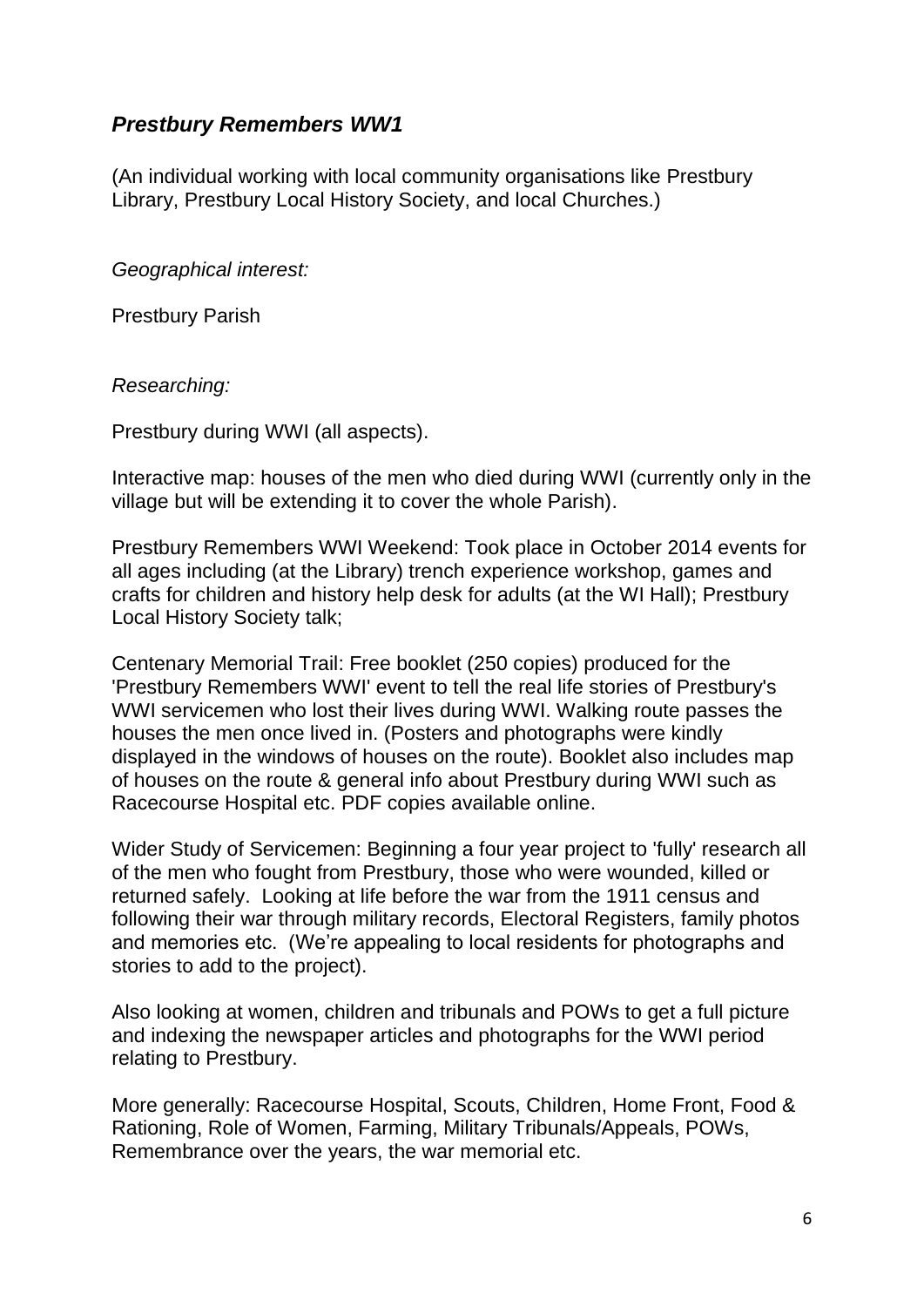*Find out more:*

Website: [www.prestburyremembers.moonfruit.com](http://www.prestburyremembers.moonfruit.com/)

Email: [prestburyremembers@gmail.com](mailto:prestburyremembers@gmail.com)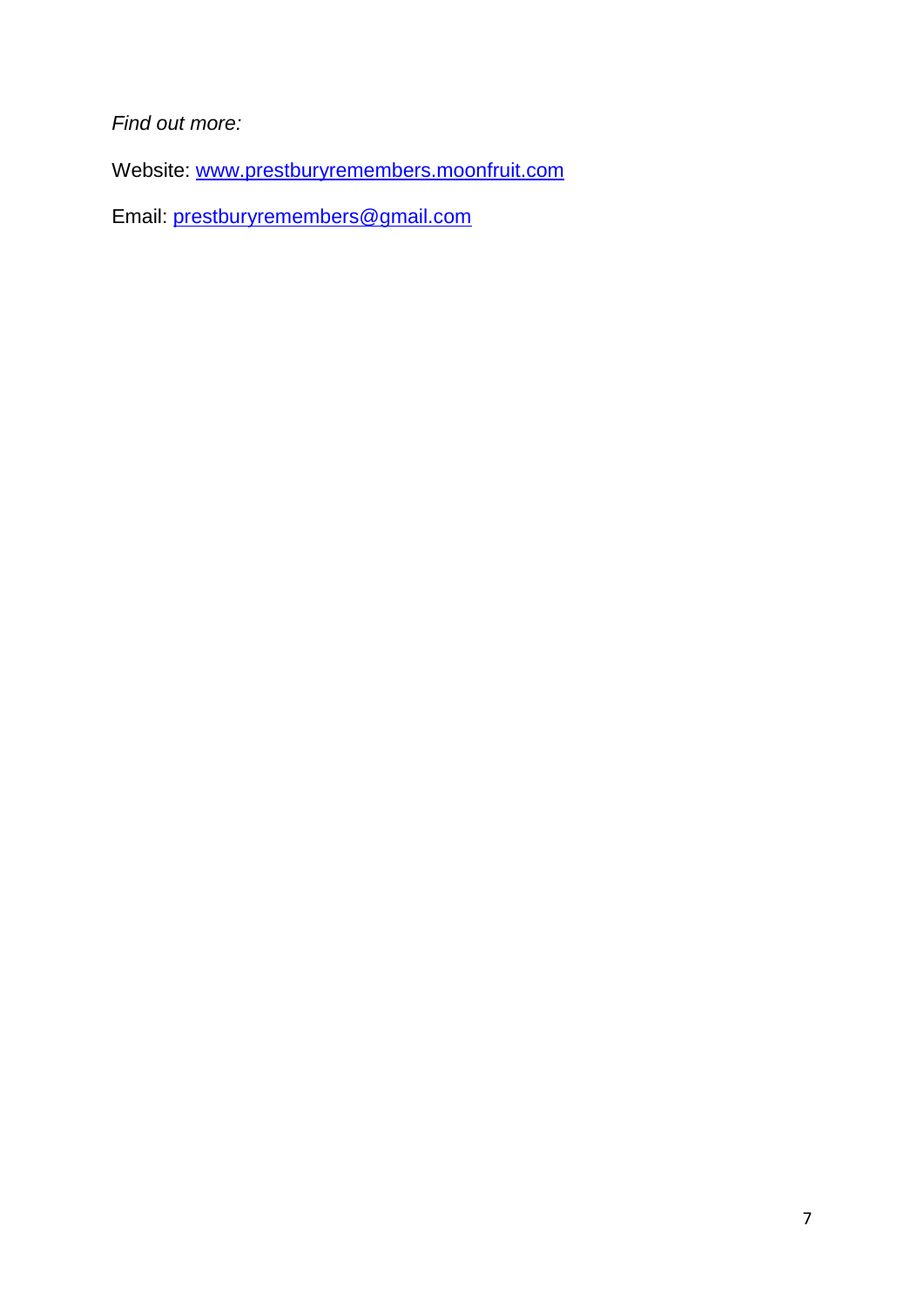# <span id="page-7-0"></span>**Cotswolds District**

# <span id="page-7-1"></span>*Bledington Local History Society*

*Geographical interest:*

Bledington.

#### *Researching:*

No current WW1 research, but previous work on WW1 war memorial names has been published (see below).

#### *Find out more:*

Both 2000 and 2010 editions of the Bledington Book of Honour are available to view at Gloucestershire Archives (search the [online catalogue](http://ww3.gloucestershire.gov.uk/DServe/DServe.exe?dsqApp=Archive&dsqDb=Catalog&dsqCmd=Search.tcl) and find out how to view original documents at [www.gloucestershire.gov.uk/archives\)](http://www.gloucestershire.gov.uk/archives/). There is also a copy in St Leonard's Church, Bledington.

The Society has also published a piece about Bledington local school that covers the WW1 period:

Bruce, Margaret, Bledington School 1876 – 1922 - an account based on the early school Log Books, Bledington Local History Society, Occasional Publication No. 6, Bledington, November 2012.

Enquiries about this publication, or any of the Society's other work should be addressed to:

Mrs Sylvia Reeves Bledington Local History Society Archives c/o The Old Forge Main Street **Bledington**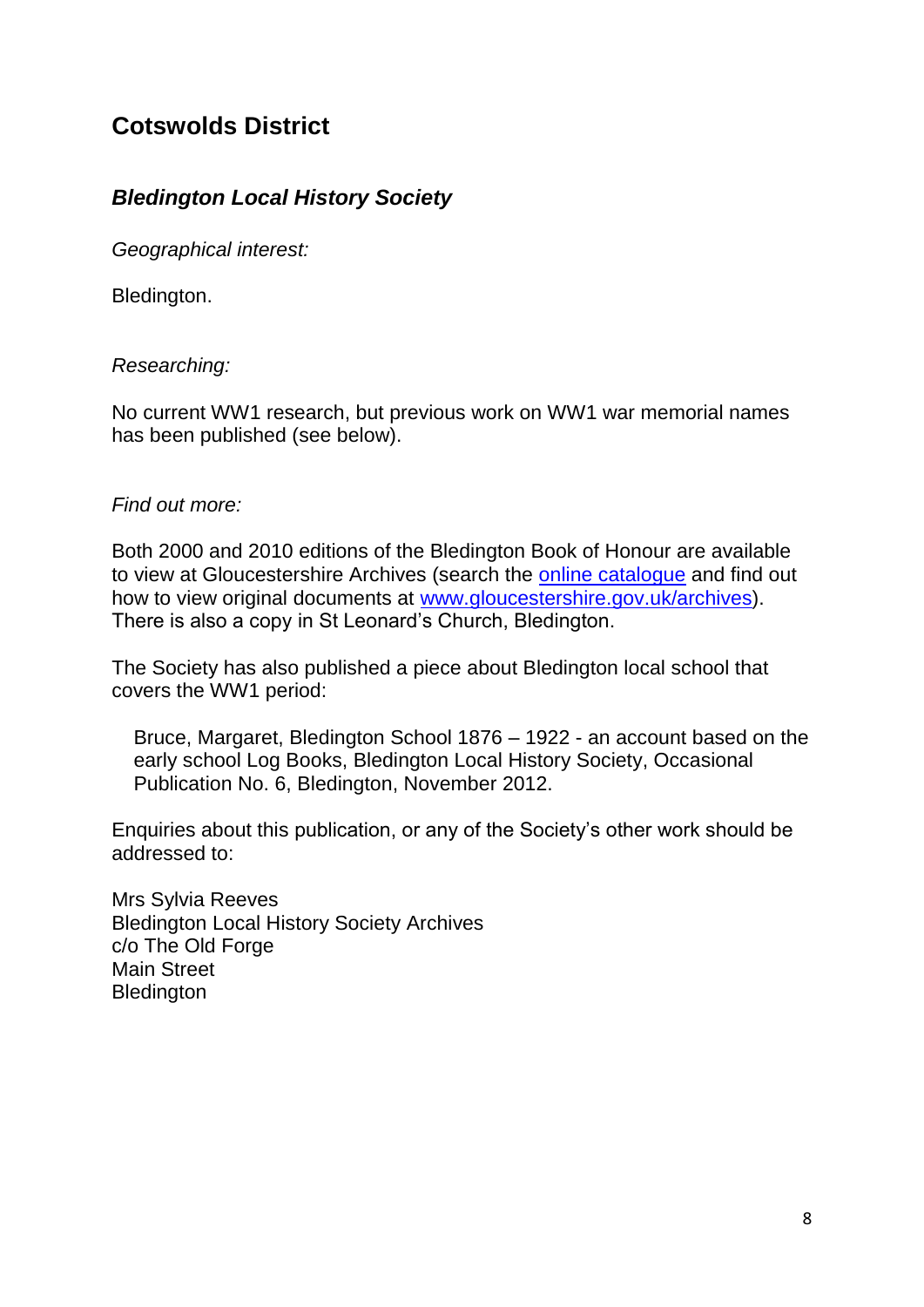# <span id="page-8-0"></span>*Chipping Campden History Society*

*Geographical interest:*

Campden and district

#### *Researching:*

Red Cross VAD Hospitals, Prisoner of war camps, womens suffrage.

Organised Exhibition Aug  $2^{nd}$  and  $3^{rd}$  with Royal British Legion and RAFA on 'Campden Remembers'.

CCHS displays covered aspects of 'Campden at War' – men going off, life goes on, women at work, women's suffrage, and a display about Norton Hall VAD Hospital – and might be expanded, if there is interest.

Farncombe House was also a VAD Hospital; may be a subject for future research.

Currently researching previously unknown German POW camp in the vicinity, prompted by Jesse Taylor photos which we couldn't identify, and also Glos CC War Agricultural Committee Minutes (held by Gloucestershire Archives).

*Find out more:*

Chipping Campden History Society, The Old Police Station, High Street, Chipping Campden, GL55 6JW

[enquiries@chippingcampdenhistory.org.uk](mailto:enquiries@chippingcampdenhistory.org.uk)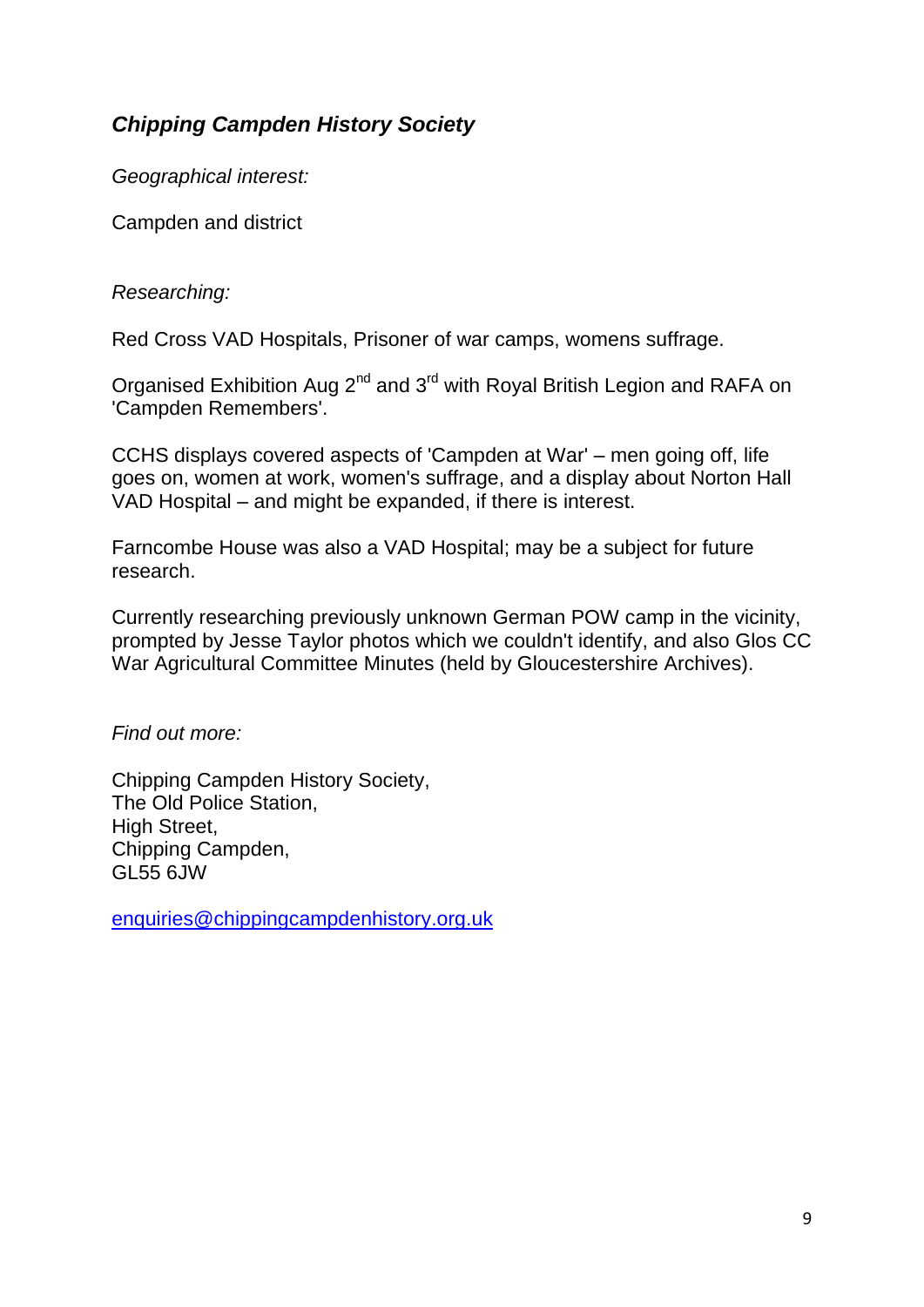# <span id="page-9-0"></span>*Colesbourne History Group*

#### *Geographical interest:*

Colesbourne Parish (including those parts of Coberley and Withington parishes which formed the Colesbourne Estate).

*Researching:*

History of Village and Colesbourne Estate

WW1 war memorial names, their service history and burial sites, if known.

Also other military service in WW1 and jobs taken after service.

*Find out more:*

Colesbourne History Group c/o Estate Office **Colesbourne** Nr Cheltenham GL53 9NP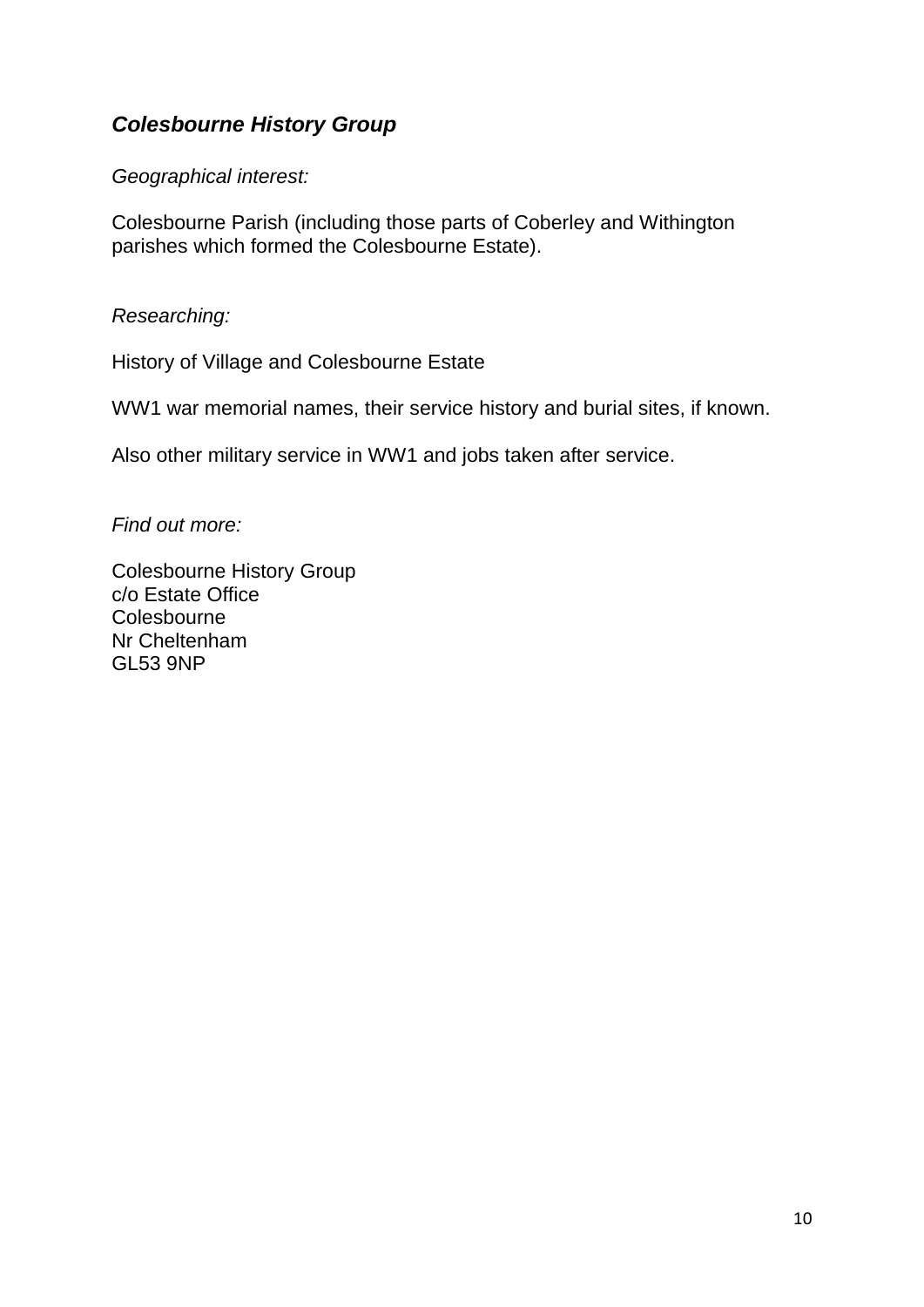# <span id="page-10-0"></span>*Fairford History Society*

*Geographical interest:*

Fairford and surrounding villages

*Researching:*

The Home Front Fairford men who went to war and returned.

Planning second edition of Fairford's War Memorial and Roll of Honour to be published in next few years. FHS will probably hold an event to coincide with this.

*Find out more:*

Fairford History Society website: [http://www.fairfordhistory.org.uk/,](http://www.fairfordhistory.org.uk/) including a [WW1 blog](http://www.fairfordhistory.org.uk/news/wwi/) and email address for enquiries.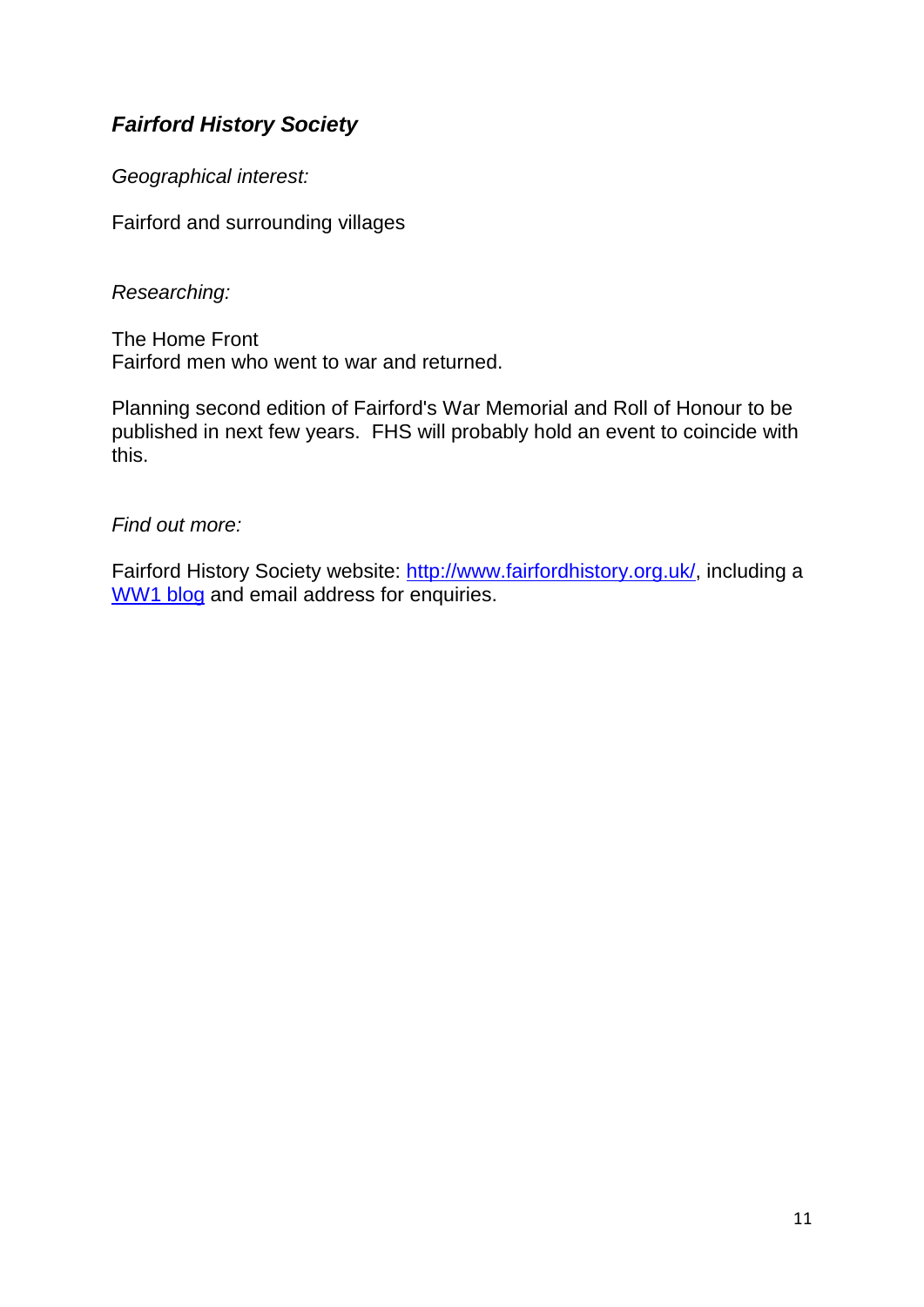# <span id="page-11-0"></span>*History of Tetbury Society*

*Geographical interest:*

Tetbury and some surrounding villages

#### *Researching:*

Researching names on WW1 soldiers on war memorial, actions they were involved in, where they were buried and commemorated.

We have names of all soldiers and their Regiments from Tetbury (257) that participated in 1914/15 (compiled by the vicar at the time).

Also research on Royal Australian Flying Corp. involved in Tetbury, Leighterton and Minchinhampton.

Held exhibitions, and a service at the War Memorial and a candlelit evensong with others.

*Find out more:*

History of Tetbury website: [www.tetburyhistory.com](http://www.tetburyhistory.com/) Email: [enquiries@tetburyhistory.com](mailto:enquiries@tetburyhistory.com)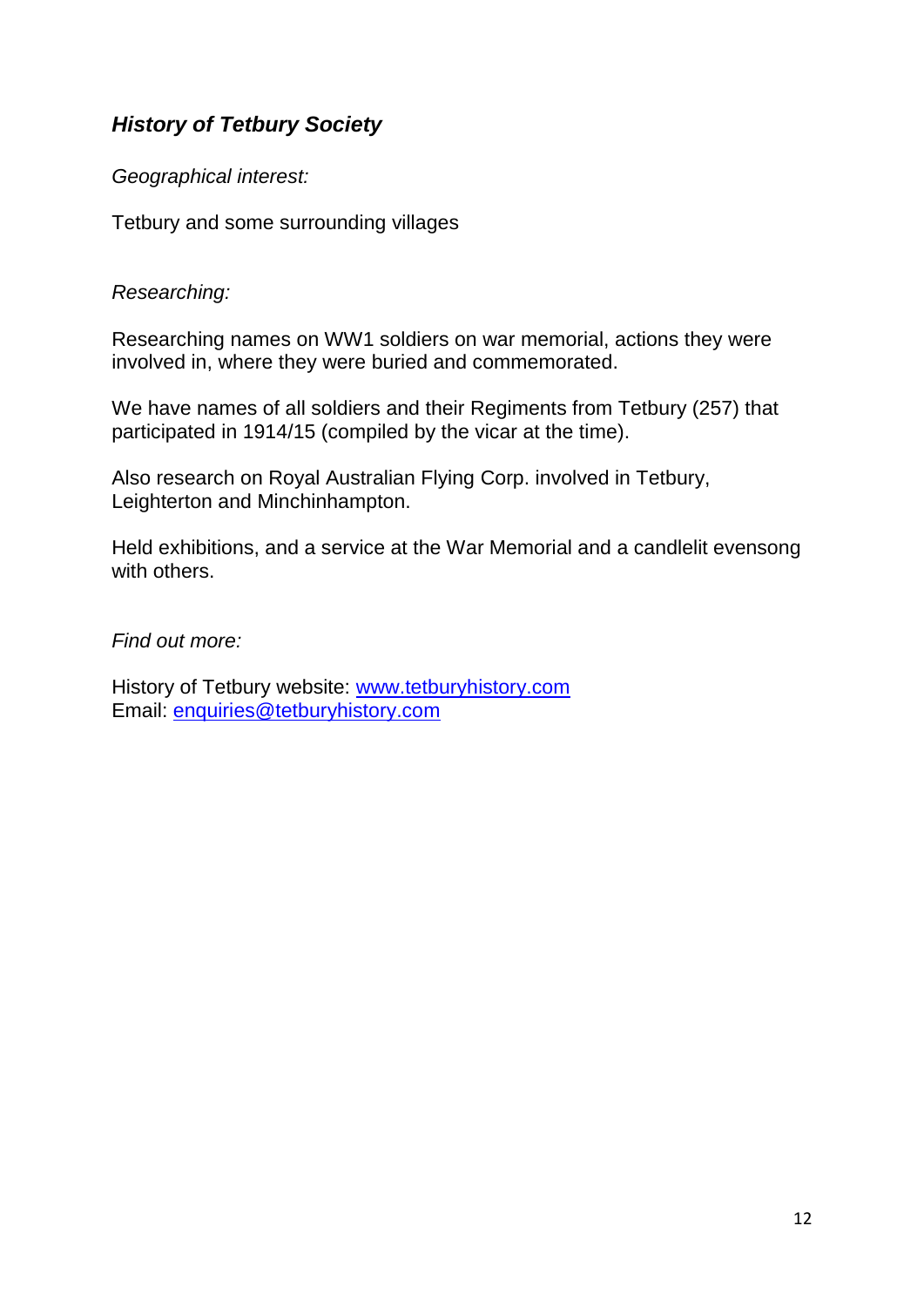# <span id="page-12-0"></span>*Longborough History Group*

*Geographical interest:*

Longborough and Sezincote

#### *Researching:*

No current WW1 research but previous work, including brief biographies of men who served and returned, has been published (see below).

#### *Find out more:*

The 2014 edition of the Longborough and Sezincote Roll of Honour 1914 1918 is available at Gloucestershire Archives (search the [online catalogue](http://ww3.gloucestershire.gov.uk/DServe/DServe.exe?dsqApp=Archive&dsqDb=Catalog&dsqCmd=Search.tcl) and find out how to view original documents at [www.gloucestershire.gov.uk/archives\)](http://www.gloucestershire.gov.uk/archives/).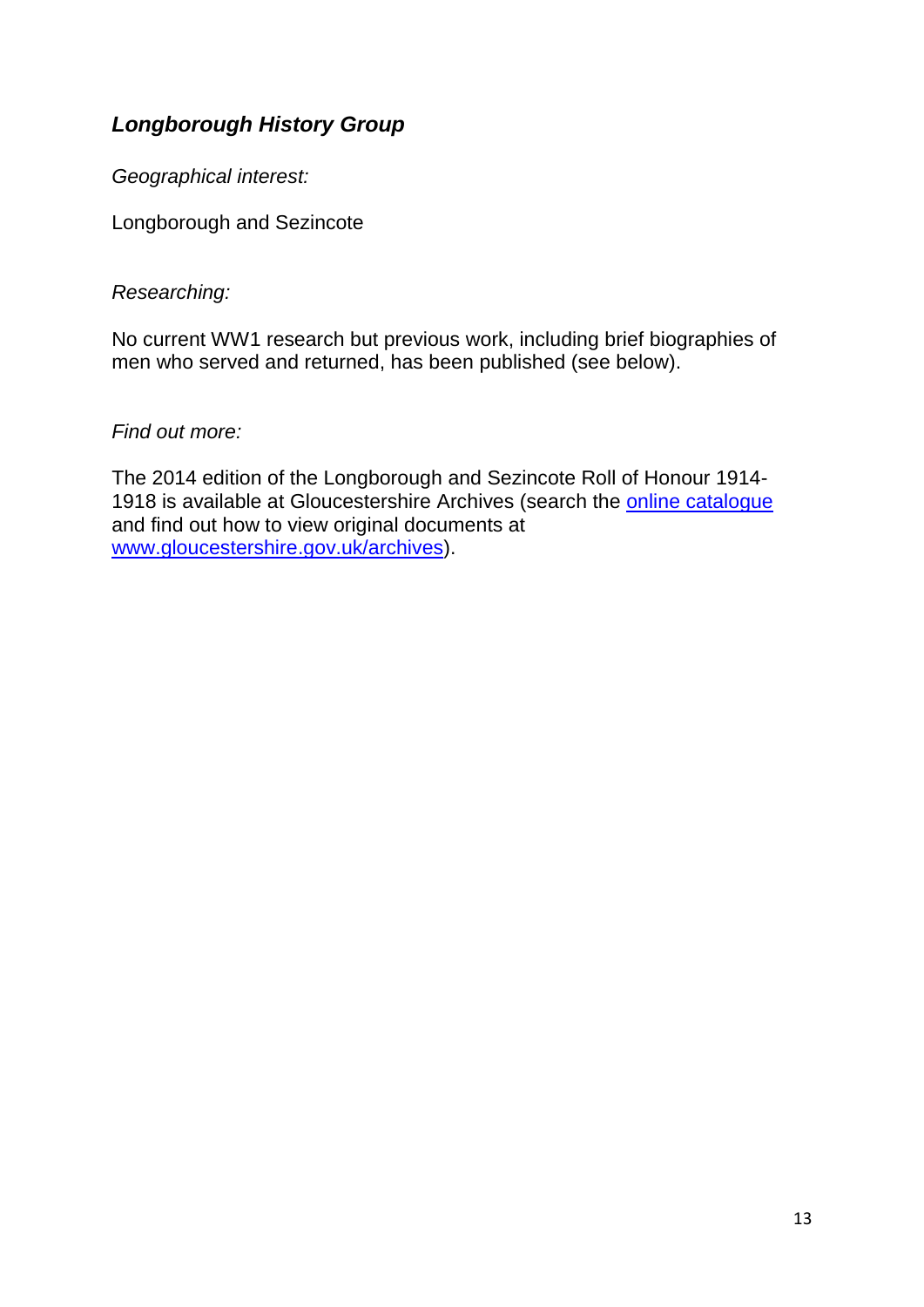# <span id="page-13-0"></span>**Forest of Dean District**

# <span id="page-13-1"></span>*Forest of Dean Local History Society*

*Geographical interest:*

Forest of Dean

*Researching:*

21+ areas of interest covering the Home Front in the Forest of Dean during and after WW1.

*Find out more:*

Forest of Dean Local History Society:<http://www.forestofdeanhistory.org.uk/>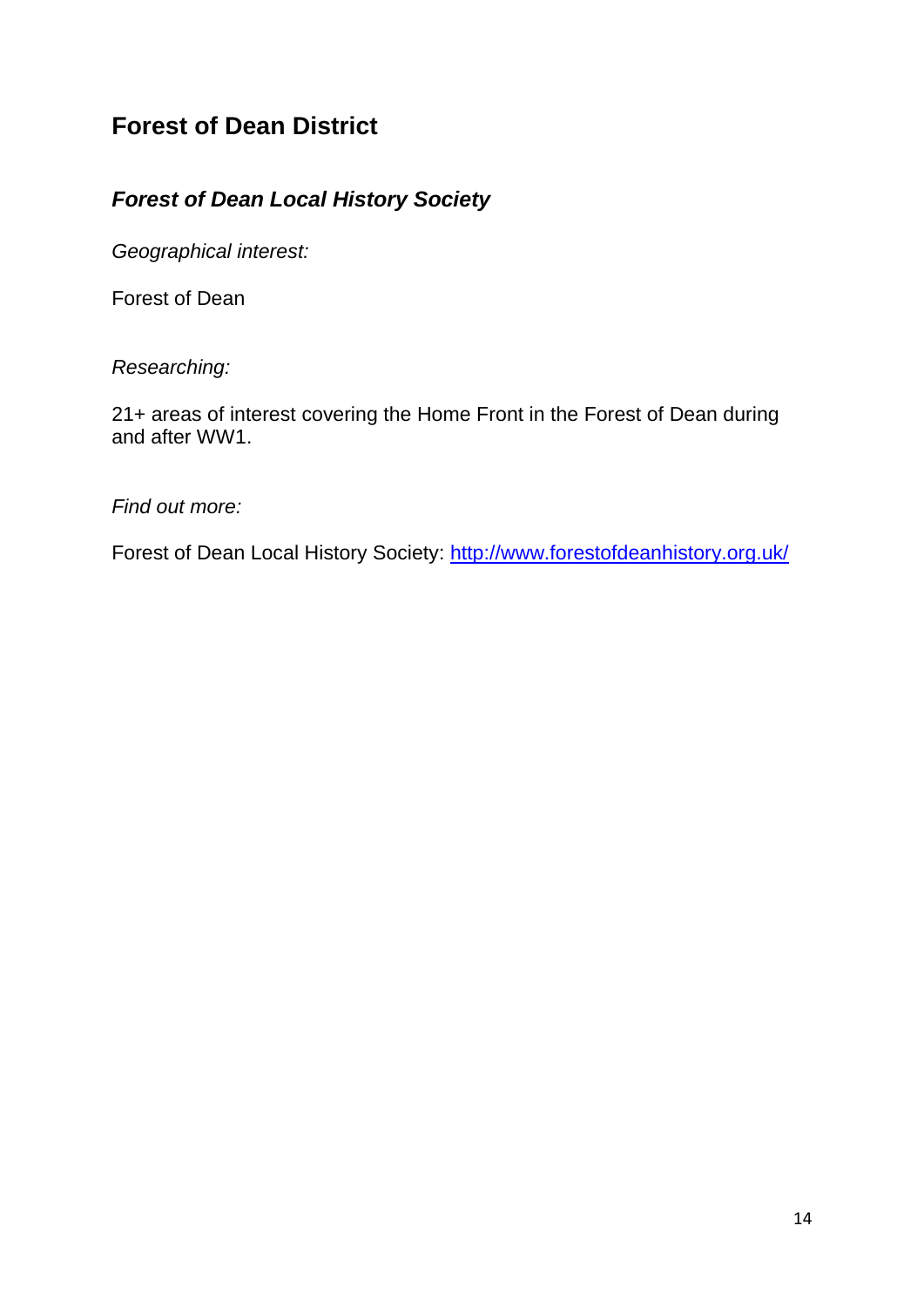# <span id="page-14-0"></span>**Stroud District**

# <span id="page-14-1"></span>*Dursley and Cam Society*

*Geographical interest:*

Dursley and Cam

*Researching:*

No current WW1 research but previous work has been published (see below).

#### *Find out more:*

'Dursley, a study of a small town at war, 1914-1918' is available at Gloucestershire Archives (search the [online catalogue](http://ww3.gloucestershire.gov.uk/DServe/DServe.exe?dsqApp=Archive&dsqDb=Catalog&dsqCmd=Search.tcl) and find out how to view original documents at [www.gloucestershire.gov.uk/archives\)](http://www.gloucestershire.gov.uk/archives/).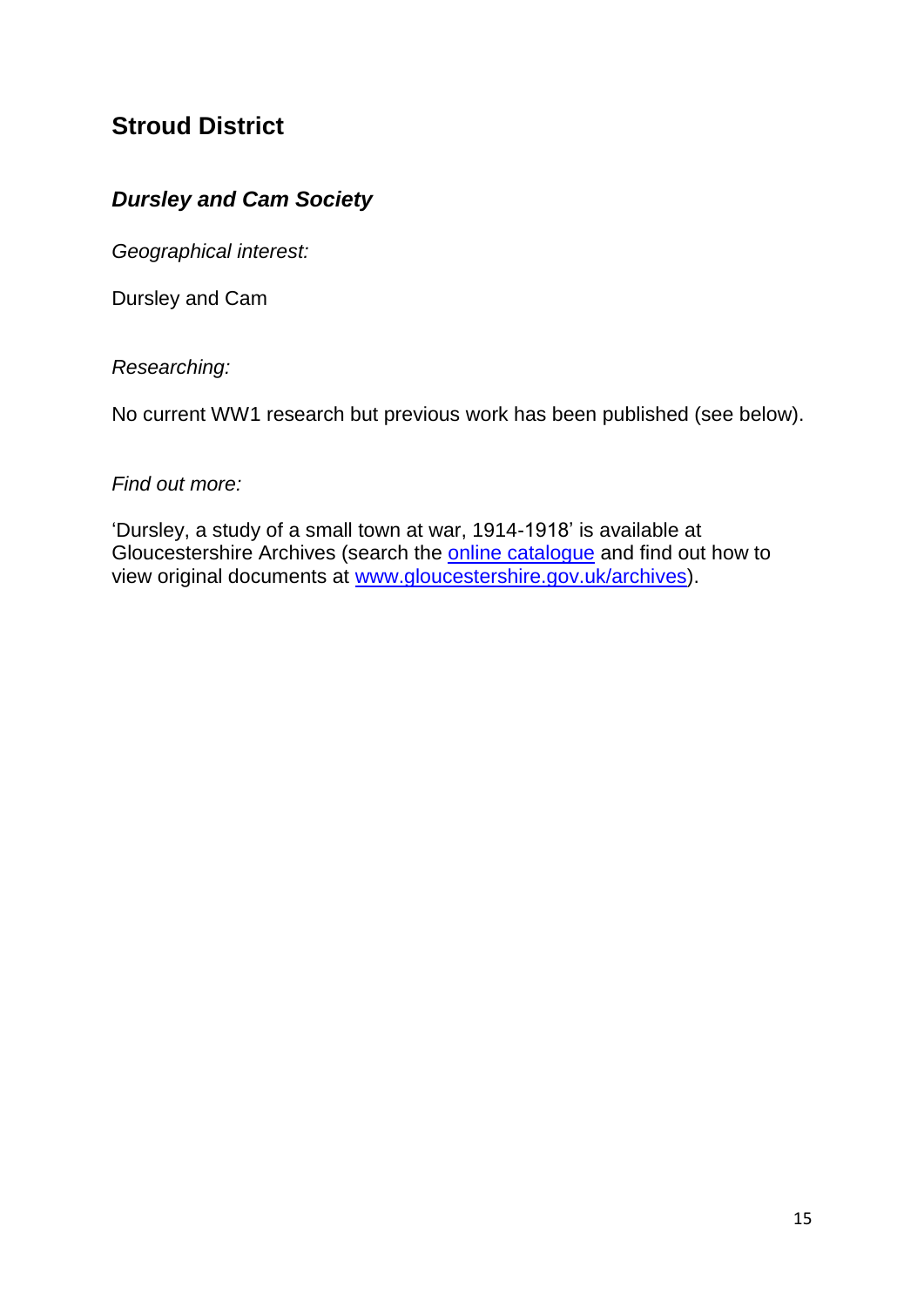## <span id="page-15-0"></span>*The Great War Research Group*

#### *Geographical interest:*

Chalford, Chalford Hill, France Lynch, Bussage and Brownshill (and to a lesser extent Bisley, Eastcombe and Oakridge).

#### *Researching:*

We began researching the names on our village war memorial at Chalford , which carries 156 names from the above villages. We are extending our studies into the war time experience and activity of the villages, and the stories and subsequent histories of those who left the area to fight, and returned. Also interested in the Belgian refugees who settled in the area for the duration of the war.

#### *Find out more:*

Please email [camillaboon@tiscali.co.uk](mailto:camillaboon@tiscali.co.uk)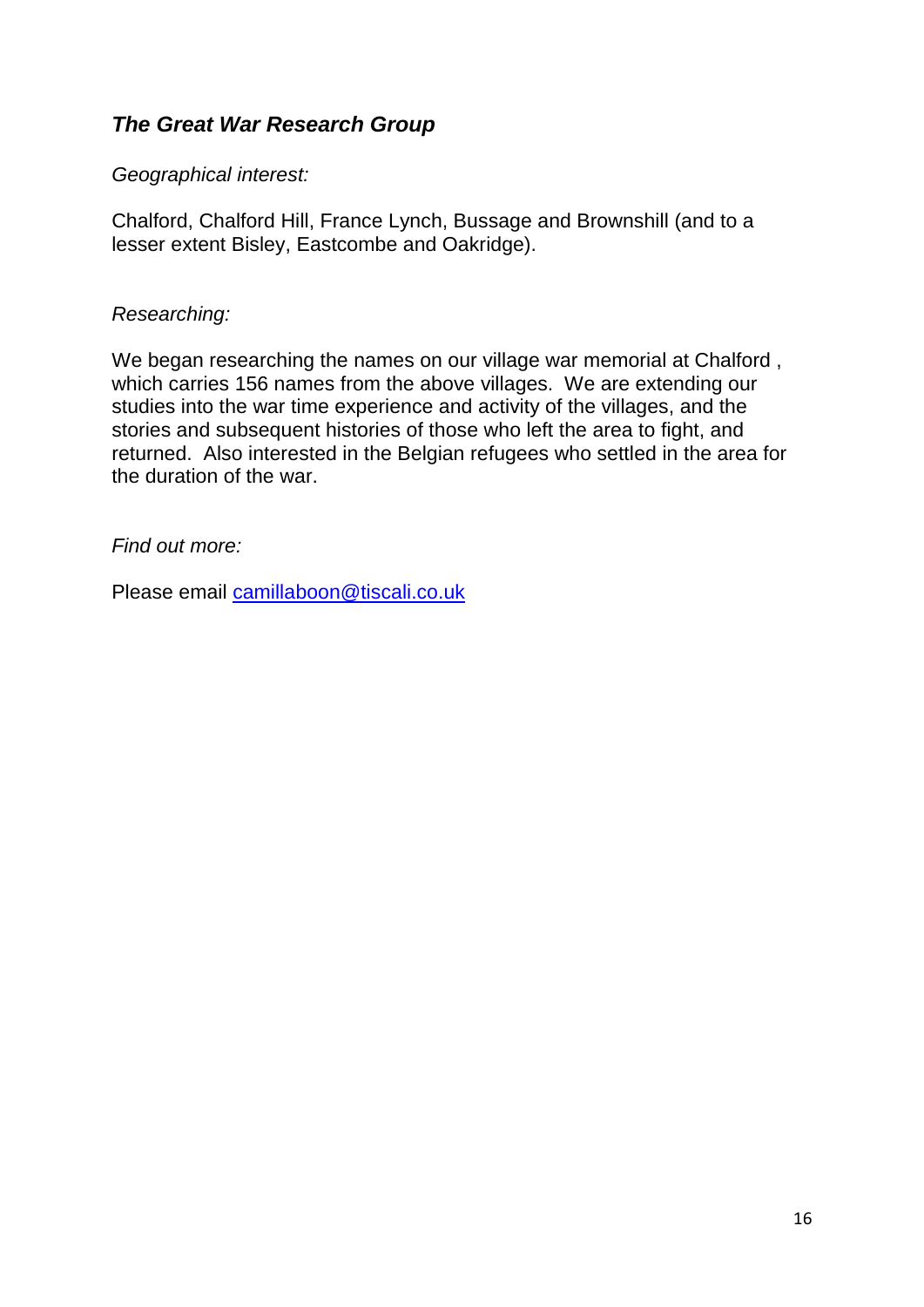# <span id="page-16-0"></span>*Minchinhampton Local History Group*

#### *Geographical interest:*

Area around Minchinhampton civil parish (includes Box, Brimscombe, Amberley etc.)

#### *Researching:*

Servicemen on the war memorials. Lives have been compiled for all on Minchinhampton Memorial and some on Brimscombe and Thrupp; Nick Thornicroft in his book "Far from his Native Land he Lies" has already completed those on Amberley. Results so far on website (see below).

Major exhibition "Sunshine and Shadows" on October 18<sup>th</sup> and 19<sup>th</sup> 2014 will look at the area before, during and after the Great War, building on the stories above and also some of those who returned, POWs, women in factories etc.

#### *Find out more:*

Contact Minchinhampton Local History Group via their website: <http://community.stroud.gov.uk/default.asp?pid=27>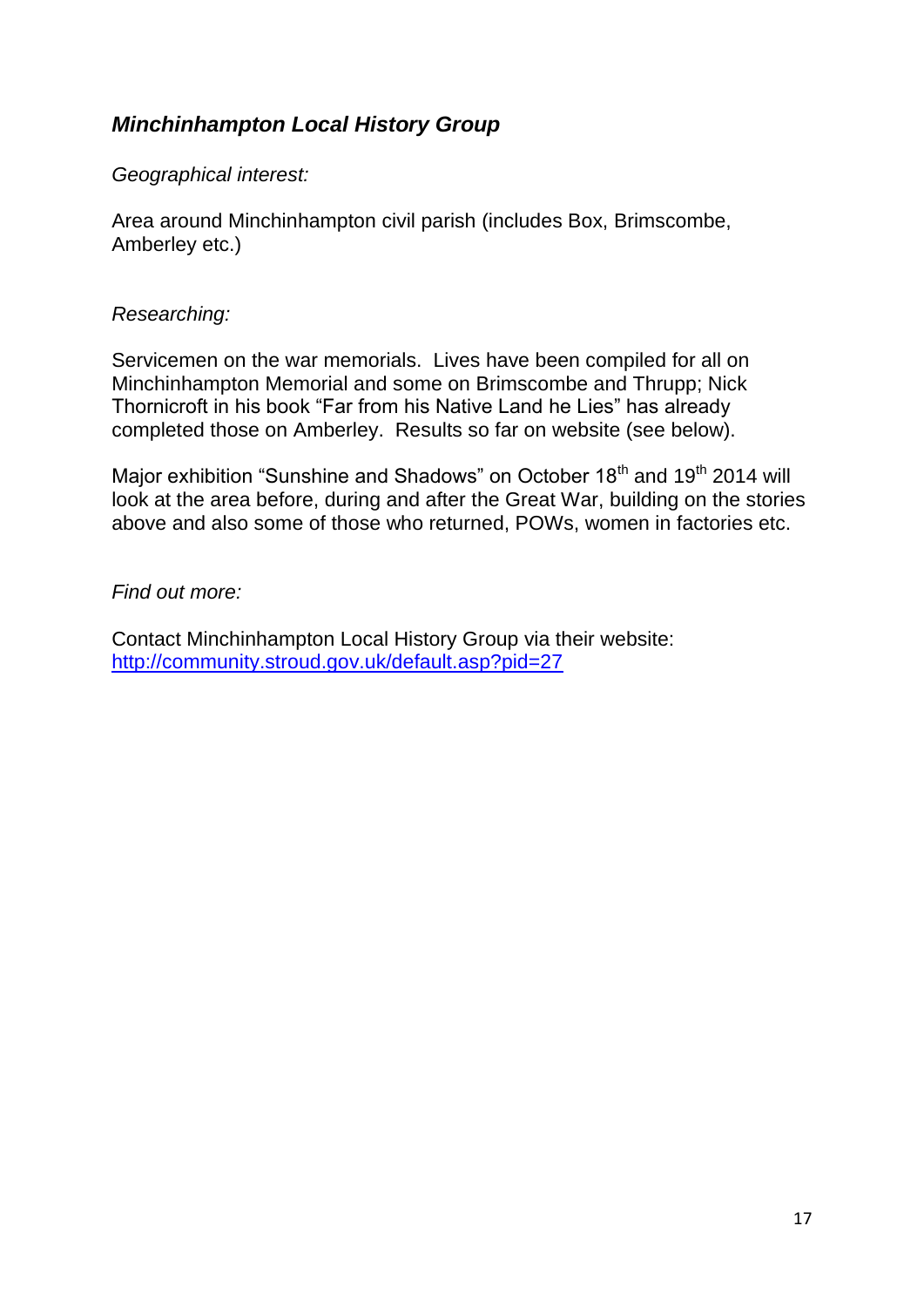# <span id="page-17-0"></span>*Oakridge History Group*

*Geographical interest:*

Oakridge, near Bisley

*Researching:*

People on the war memorial

1<sup>st</sup> Batallion Gloucesters in WW1

*Find out more:* Email John Loosley at [john@loosleyj.freeserve.co.uk](mailto:john@loosleyj.freeserve.co.uk)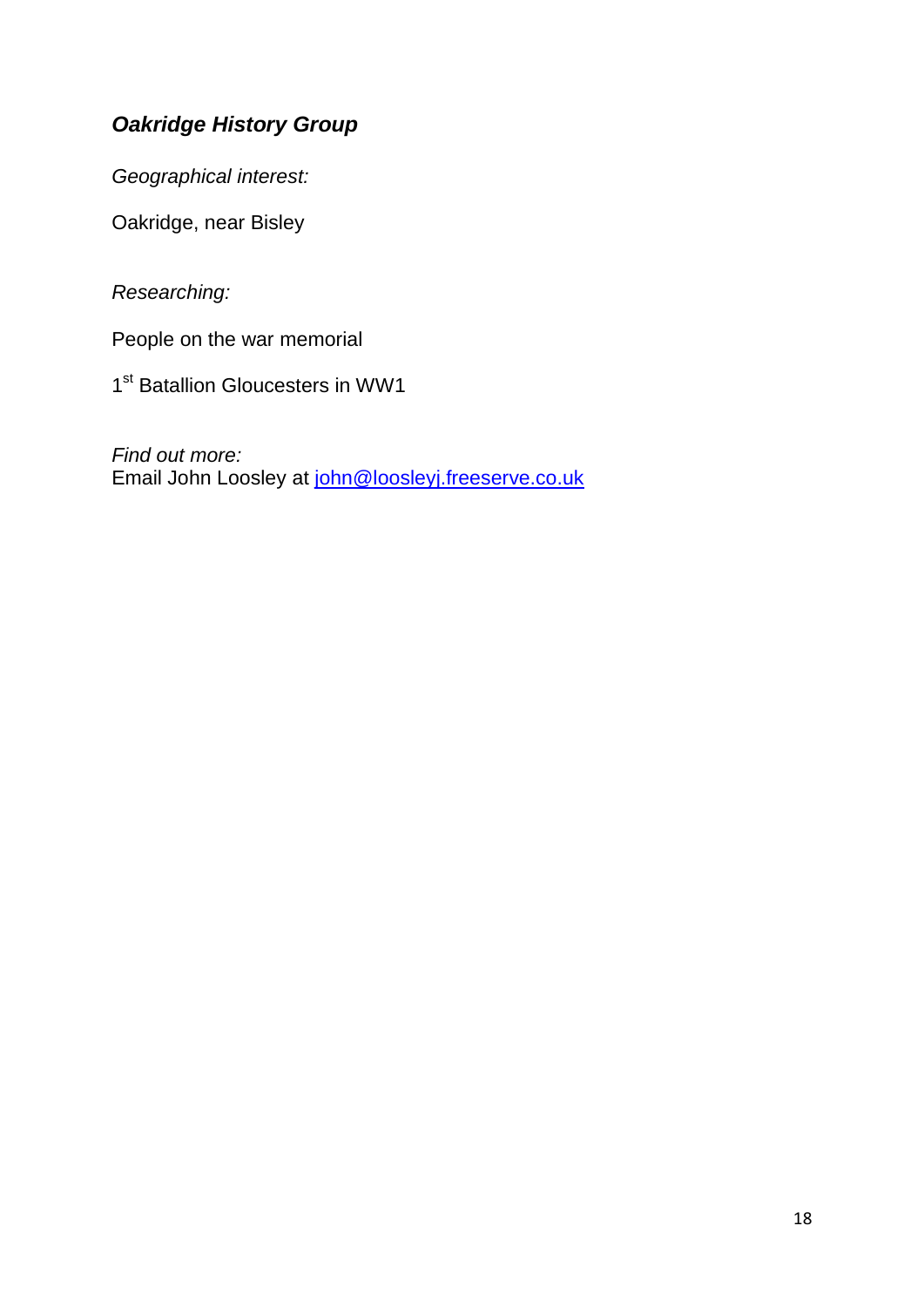## <span id="page-18-0"></span>*Stonehouse History Group*

#### *Geographical interest:*

The history of Stonehouse and its people.

#### *Researching:*

Researched WW1 in Stonehouse for our Journal Issue 4 May 2014 and created display on 'The Effects of WW1 on Stonehouse'.

Main topics

- The tragedy for families.
- The bravery of its men and women who served at home and abroad.
- The coming of the V.A.D. Hospital at Standish.
- The sacrifice made by young men from Wycliffe College.
- The memorials erected and preserved in the town today.

Started researching the lives of the men on the war memorial and the graves in the churchyard.

Hope to spend more time looking at the Stroud Journal for 1914 -18.

Research will be ongoing until 1918

*Find out more:*

Stonehouse History Group website: [www.stonehousehistorygroup.org.uk](http://www.stonehousehistorygroup.org.uk/)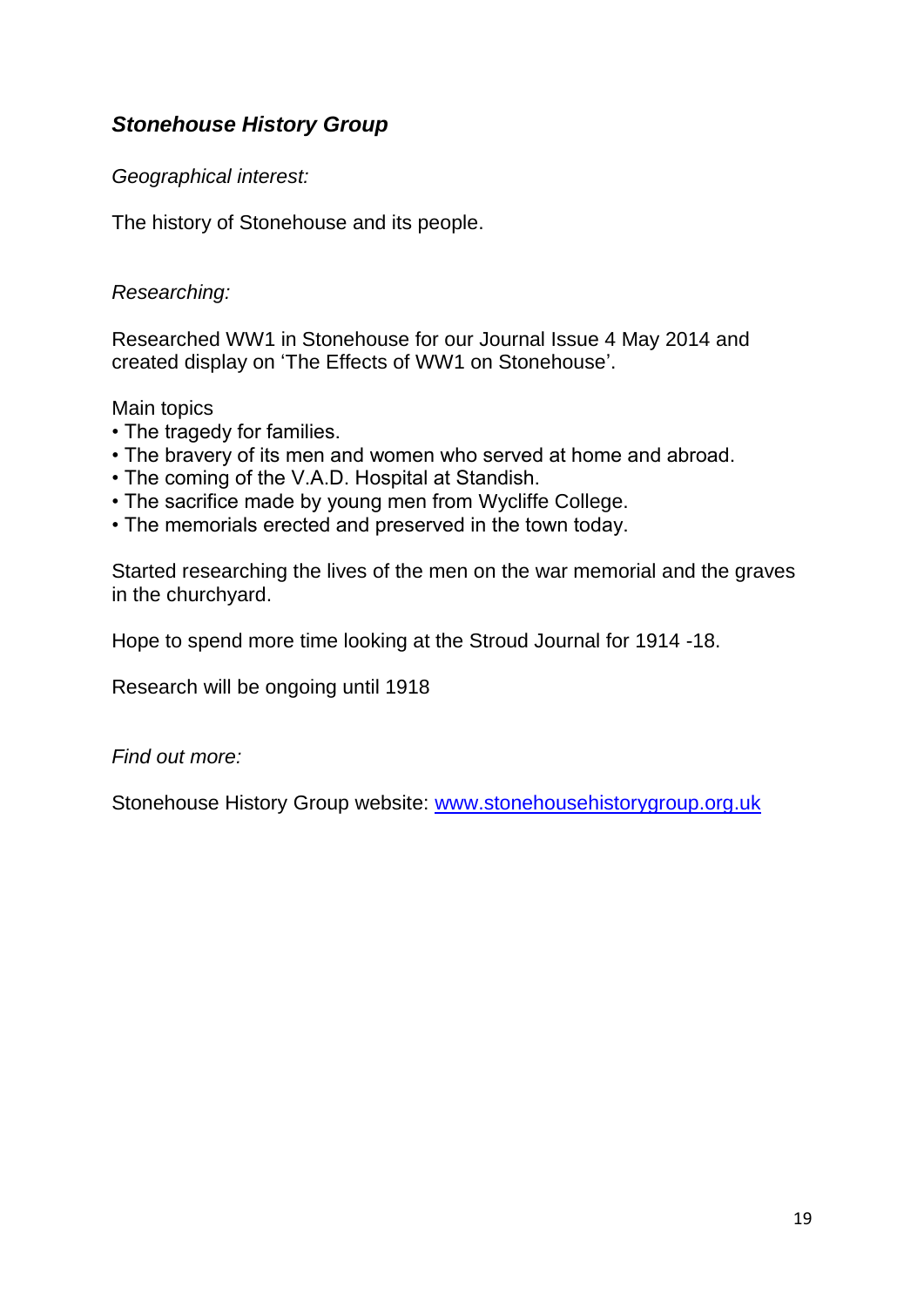## <span id="page-19-0"></span>*Stroud Local History Society*

#### *Geographical interest:*

Stroud town and the immediate surroundings (Ebley, Cainscross, Whiteshill) [Please contact 'Remembering Rodborough' project for Rodborough.]

#### *Researching:*

2014 main theme – ongoing community-based project looking at the effect on civilian Stroud of World War 1. [NB focus is on civilans, not soldiers or memorials]. Looking particularly at the effect on Stroud's factories, families, farms – and food. Have also added Stroud's Red Cross Hospitals, and Stroud's Belgian refugees.

2015: collaborating with Stroud Museum in the Park (MiP), where the 2015 theme is

Technology and Innovation during WW1, plus interest in Stroud's factories, who did what and how small businesses were affected.

2016: topics in line with MiP's theme of The World at War

2017: topics in line with MiP's theme of The Home Front

2018: topics in line with MiP's theme of Medals, Souvenirs and Legacy

#### *Find out more:*

For WW1-related research please email: [homefrontWW1@stroudlocalhistorysociety.org.uk](mailto:homefrontWW1@stroudlocalhistorysociety.org.uk)

Stroud LHS are also at [www.stroudlocalhistorysociety.org.uk](http://www.stroudlocalhistorysociety.org.uk/) and on Facebook: [www.facebook.com/StroudLocalHistorySociety](http://www.facebook.com/StroudLocalHistorySociety)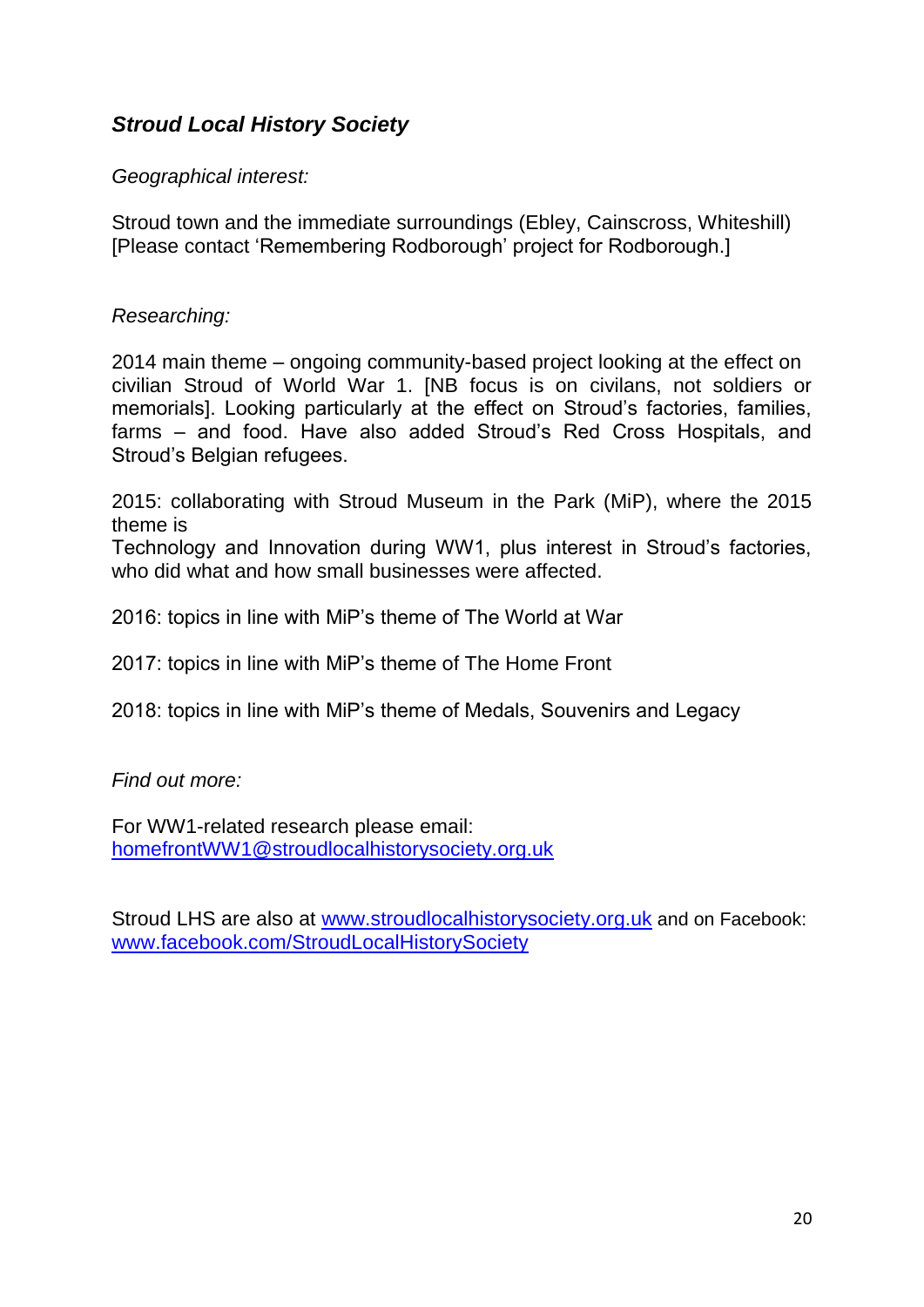# <span id="page-20-0"></span>*Upton St Leonards History Group*

*Geographical interest:*

Upton St Leonards

*Researching:*

Men on war memorial.

Held exhibition on 9<sup>th</sup> and 10<sup>th</sup> August about WWI at which local people contributed stories, pictures and artifacts. Over 300 people attended and contributions went to The Royal British Legion and Help for Heroes with £550 being raised.

*Find out more:*

Contact Mike Stratford at [pamicon@yahoo.co.uk](mailto:pamicon@yahoo.co.uk)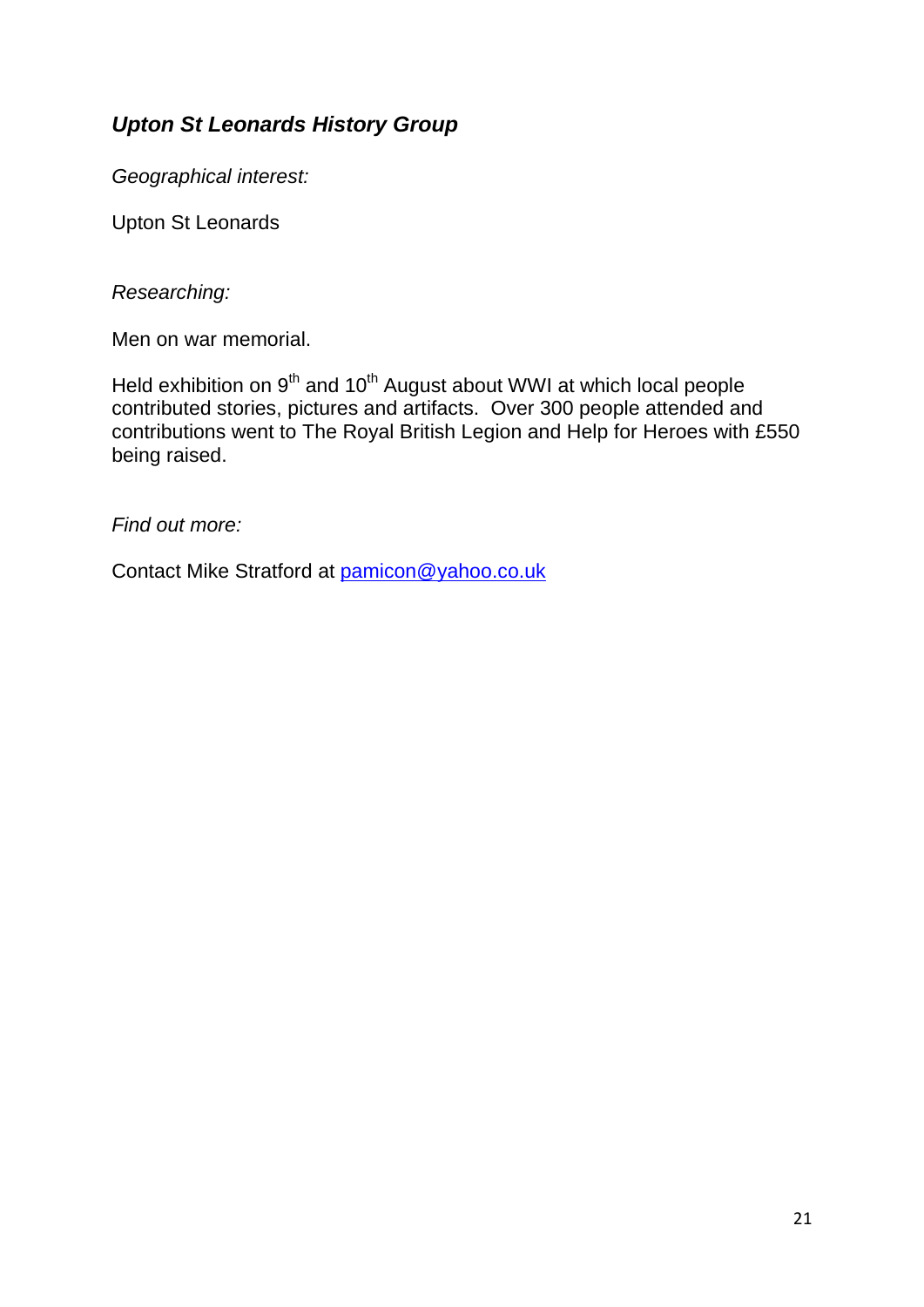# <span id="page-21-0"></span>*Woodchester Historical Society*

*Geographical interest:*

Woodchester

*Researching:*

WW1 work completed for local exhibition in September 2014

Further research anticipated to add details that become available.

*Find out more:*

Woodchester Historical Society website: <http://woodchesterparish.org.uk/village-clubs/historical-society/>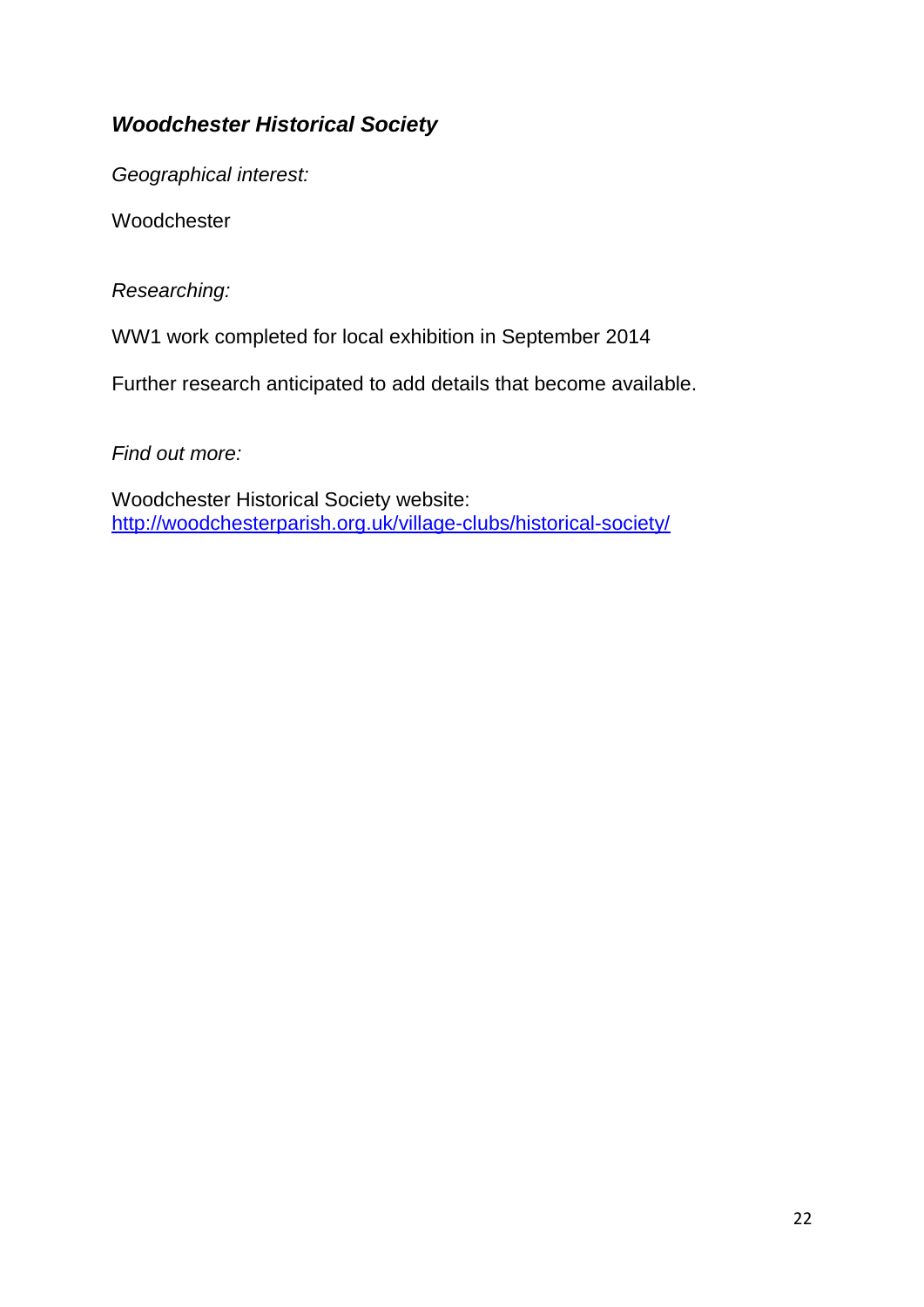# <span id="page-22-0"></span>**Tewkesbury District**

## <span id="page-22-1"></span>*Maisemore Local History Society*

*Geographical interest:*

Maisemore

*Researching:*

Names of those that served and returned during the 1st World War. Details will be available in Maisemore Church in hard copy.

Society held a four-day Exhibition with two evenings to commemorate the 100 years since the outbreak of World War 1. The two evenings were recorded and are now on a DVD.

The first evening the stories of the men who went to war were told, dispersed with readings of the War Poets. The other evening was a debate "Does War bring Peace?"

*Find out more:*

Maisemore Local History Society website: <http://www.maisemore.potentialmatters.co.uk/LocalHistory.htm>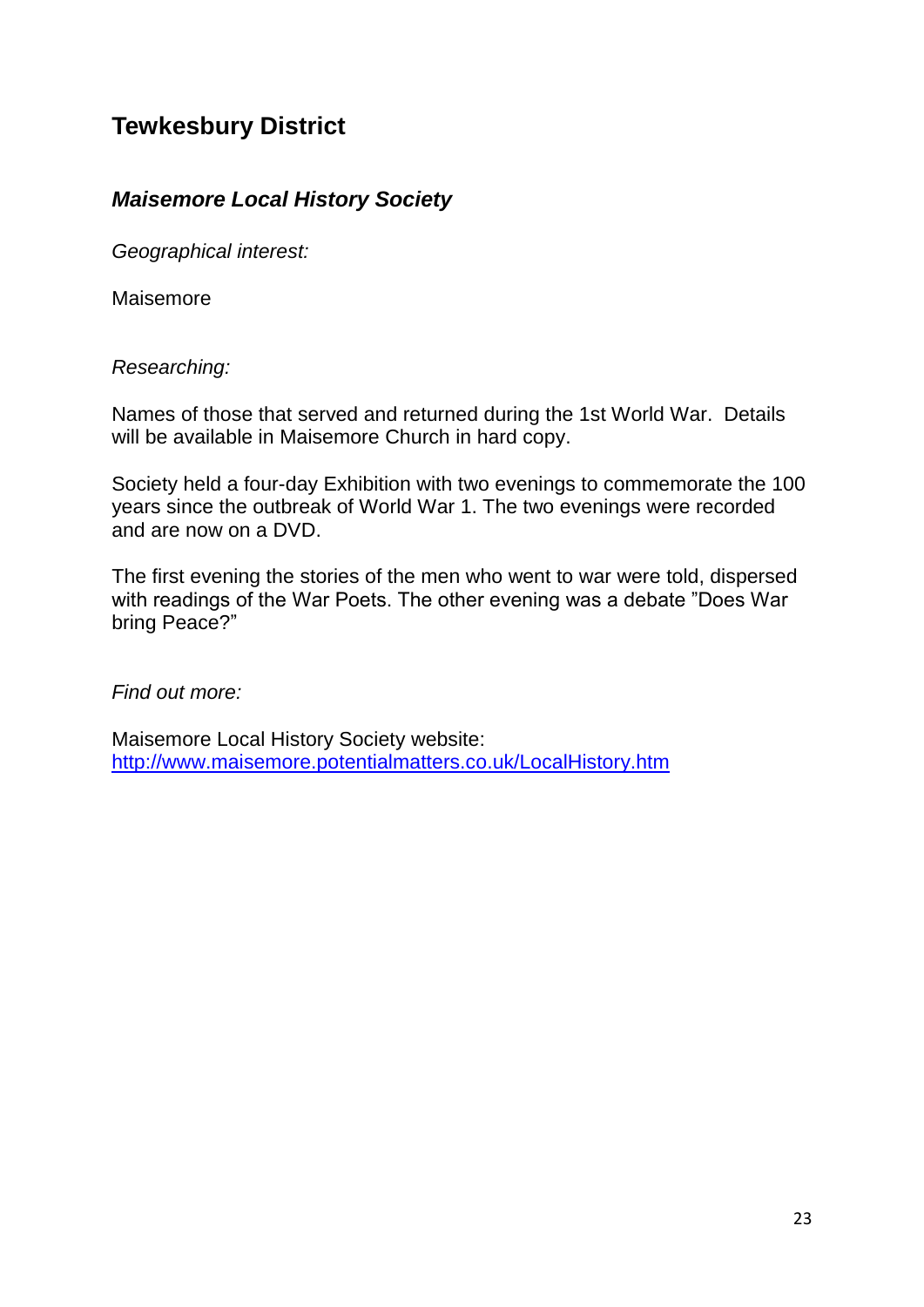# <span id="page-23-0"></span>**County-wide individuals, groups and organisations**

# <span id="page-23-1"></span>*Colin R Chapman*

#### *Geographical interest:*

The historic county of Gloucestershire (and beyond)

#### *Researching:*

WW1 Prisoner-of-War camps in Gloucestershire and South Gloucestershire, using local, national and overseas archives and prisoners' artefacts, letters etc.

The background to internment in pre-1974 Gloucestershire of alien civilian and military prisoners, the administration and precise locations of, and conditions in, the camps, and data on the prisoners and their British guards. Illustrated talks given on this topic at a variety of levels to meet specified requirements.

#### *Find out more:*

Dr Colin Chapman's website: [www.lochinpublishing.org.uk/Colin%20Chapman.htm](http://www.lochinpublishing.org.uk/Colin%20Chapman.htm)

Email: [crc@lochin.fsnet.co.uk](mailto:crc@lochin.fsnet.co.uk)

Telephone: 01453-547531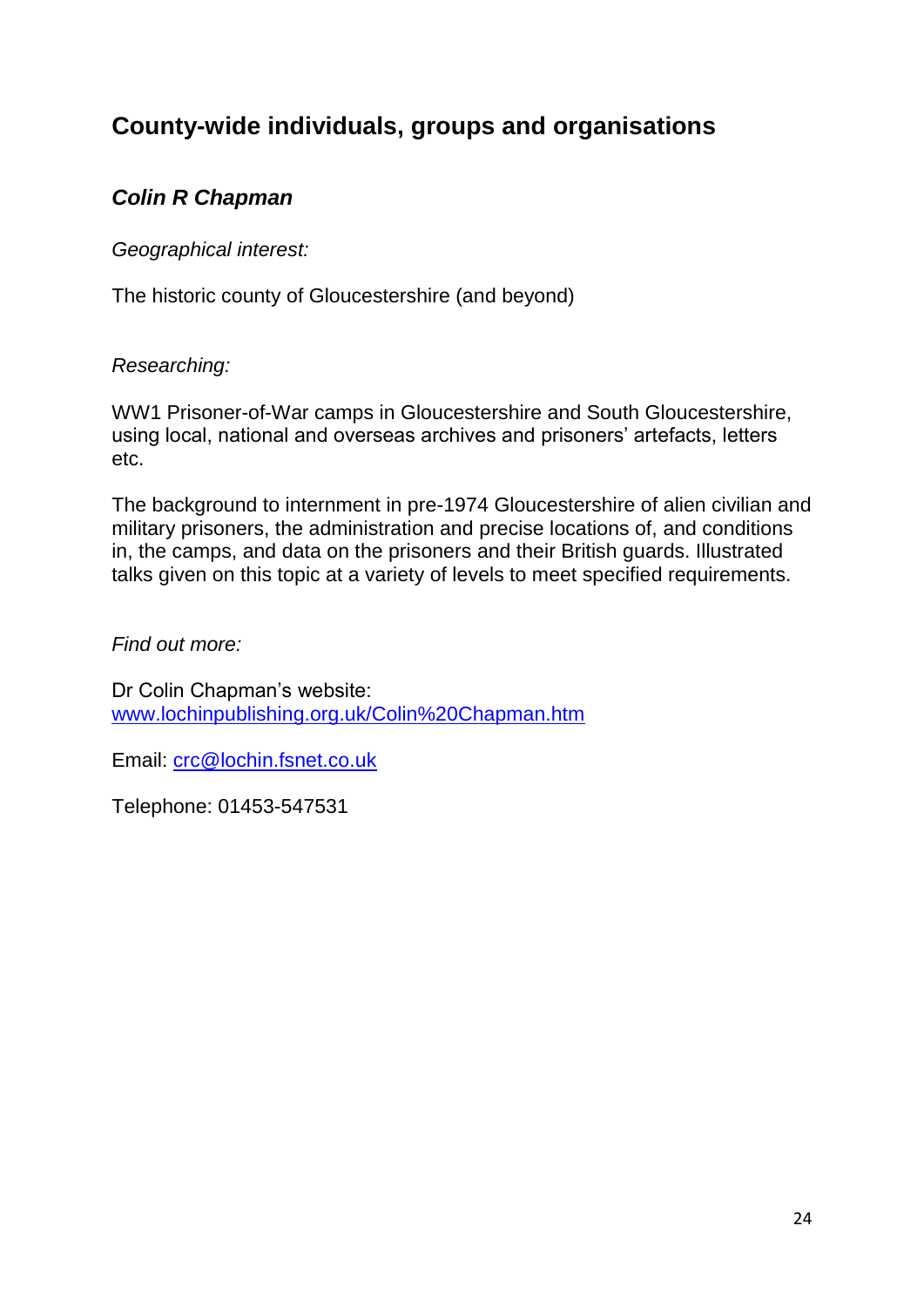# <span id="page-24-0"></span>*Gloucestershire Family History Society*

*Geographical interest:*

All of Gloucestershire

#### *Researching:*

Gloucestershire Family History Society (GFHS) supports people researching their ancestors and the background against which they led their lives, in Gloucestershire and beyond.

*Find out more:*

GFHS website: [http://gfhs.org.uk](http://gfhs.org.uk/)

Email: [help@gfhs.org.uk](mailto:help@gfhs.org.uk)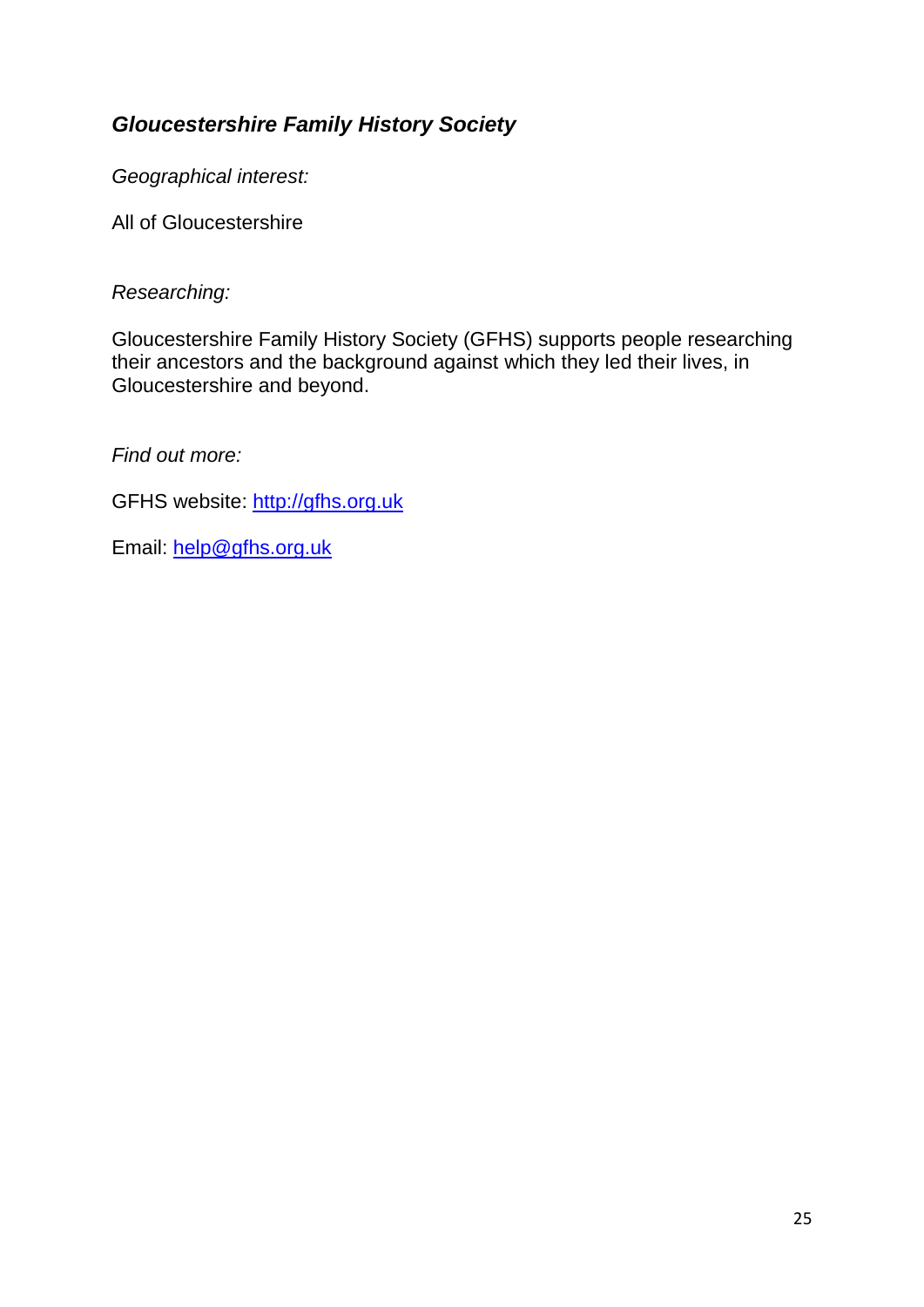# <span id="page-25-0"></span>*Gloucestershire Society for Industrial Archaeology*

*Geographical interest:*

All of 'modern' Gloucestershire

#### *Researching:*

A general interest in Gloucestershire Industries during WW1, particularly the manufacture of munitions and aircraft engines

#### *Find out more:*

The GSIA Journal (http://www.gsia.org.uk/reprints/index.php) contains the following

- National Filling Factory No 5 Quedgeley by Brian Edwards 32-52 <http://www.gsia.org.uk/reprints/1994/gi199432.pdf>
- The Slimbridge Munitions Depot by Brian Edwards 13-21 <http://www.gsia.org.uk/reprints/1995/gi199513.pdf>

The group were also asked by the "Remembering Rodborough" project to research and give a talk "Stroud Industries and World War 1" on 3 July 2014.

To find out more please contact:

Dr. Ray Wilson Honorary Secretary Gloucestershire Society for Industrial Archaeology Oak House, Hamshill Coaley, Dursley, **Gloucestershire** GL11 5EH Tel. 01453 860595 [www.gsia.org.uk](http://www.gsia.org.uk/)